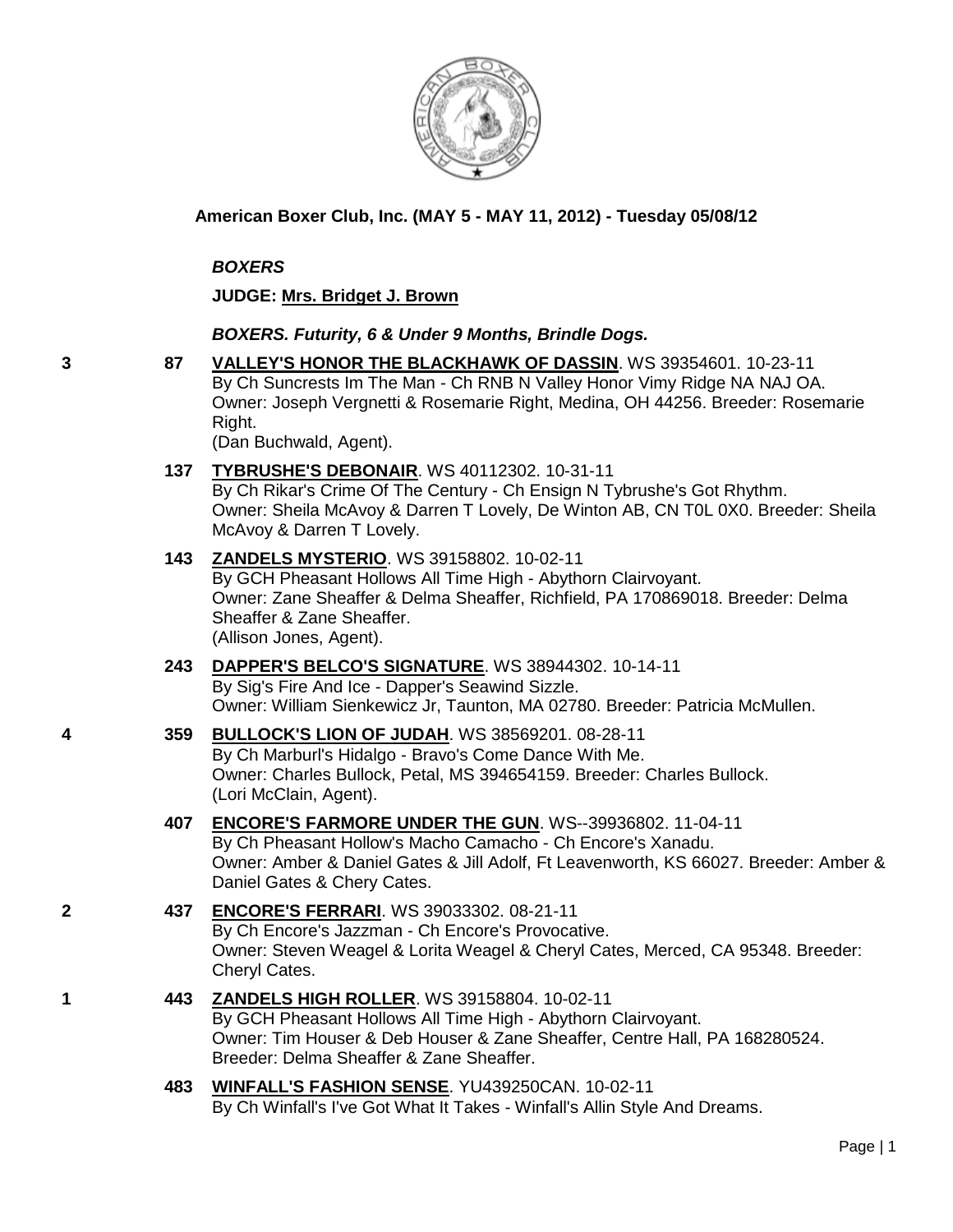### *BOXERS. Futurity, 6 & Under 9 Months, Fawn Dogs.*

**3 35 [APLAWS DOUBLE DYNAMITE](http://www.infodog.com/files/bdogrsl1.prg;makc=WS%2038621702;mdog=Aplaws_Double_Dynamite;wins=all)**. WS 38621702. 09-07-11 By Cinnibons Romancing The Stone - Aplaws Forget Me Not. Owner: Ken & Bonnie Keel, Flagstaff, AZ 860045336. Breeder: Kenneth & Bonnie Keel.

### **1 45 [DESTINY'S CENTURIAN](http://www.infodog.com/files/bdogrsl1.prg;makc=WS%2038510603;mdog=Destiny_s_Centurian;wins=all)**. WS 38510603. 09-07-11

By Ch Capri's Woods End Spellcaster - Crysto's Enchantress Of Destiny. Owner: Monica Lynch & Barbara Bachman Barnes, Hendersonville, TN 370754202. Breeder: Monica Lynch. (Kimberlie Steele-Gamero, Agent).

# **139 [TYBRUSHE'S ROMANCING THE STONE](http://www.infodog.com/files/bdogrsl1.prg;makc=WS%2040112301;mdog=Tybrushe_s_Romancing_The_Stone;wins=all)**. WS 40112301. 10-31-11

By Ch Rikar's Crime Of The Century - Ch Ensign N Tybrushe's Got Rhythm. Owner: Sheila McAvoy & Darren T Lovely, De Winton AB, CN T0L 0X0. Breeder: Sheila McAvoy & Darren T Lovely.

### **141 [ZANDELS MUSTACHIO](http://www.infodog.com/files/bdogrsl1.prg;makc=WS%2039158801;mdog=Zandels_Mustachio;wins=all)**. WS 39158801. 10-02-11

By GCH Pheasant Hollows All Time High - Abythorn Clairvoyant. Owner: Delma Sheaffer & Zane Sheaffer, Richfield, PA 170869018. Breeder: Delma Sheaffer & Zane Sheaffer. (Allison Jones, Agent).

### **201 [LEMKO'S TRAVEL ACROSS THE MILES TO JESTIC](http://www.infodog.com/files/bdogrsl1.prg;makc=WS%2039066803;mdog=Lemko_s_Travel_Across_The_Miles_To_Jestic;wins=all)**. WS 39066803. 09-26-11 By Ch Pearlisle Standing-O For Bix-L - Lemko's Euro Star. Owner: Danielle & Sally Keller, Yacolt, WA 986750499. Breeder: Jessica Kozel & Jane Guy.

### **291 [ENCORE'S ZAGATO](http://www.infodog.com/files/bdogrsl1.prg;makc=WS%2039033301;mdog=Encore_s_Zagato;wins=all)**. WS 39033301. 08-21-11

By Ch Encore's Jazzman - Ch Encore's Provocative. Owner: Cathy VanKempen & Cheryl Cates, Coopersville, MI 49404. Breeder: Cheryl Cates.

### **307 [OLYMPIC'S BETTER MAN](http://www.infodog.com/files/bdogrsl1.prg;makc=WS%2038955507;mdog=Olympic_s_Better_Man;wins=all)**. WS 38955507. 11-01-11

By Ch Box O' Joy's Pepsi Smush - Ch Olympic's It's Not Over. Owner: J Wuknire & T M Martinez, Toledo, OH 43675. Breeder: S Wilmore. (Amy Bieri, Agent).

## **4 327 [SOUTHWIND'S WINNING EDGE](http://www.infodog.com/files/bdogrsl1.prg;makc=WS%2038756701;mdog=Southwind_s_Winning_Edge;wins=all)**. WS 38756701. 09-04-11

By Ch Ramarco's Winning Ticket - Southwinds Whisper Of Ego's Dreams. Owner: Sharon Lynn Tharp & Ryan J Tharp, Paragon, IN 461669573. Breeder: Sharon Lynn Tharp & Ryan J Tharp. (Amy Bieri, Agent).

#### **357 [BULLOCK'S KINSMAN REDEEMER](http://www.infodog.com/files/bdogrsl1.prg;makc=WS%2038584501;mdog=Bullock_s_Kinsman_Redeemer;wins=all)**. WS 38584501. 09-03-11 By Ch Bullock's Elisha - Ch Bullock's Jazeel.

Owner: Charles G Bullock, Petal, MS 394654159. Breeder: Charles G Bullock. (Lori McClain, Agent).

## **2 365 [LEMKO'S MILES AHEAD AT LASTELL](http://www.infodog.com/files/bdogrsl1.prg;makc=WS%2039066806;mdog=Lemko_s_Miles_Ahead_At_Lastell;wins=all)**. WS 39066806. 09-26-11 By Ch Pearlisle Standing-O For Bix-L - Lemko's Euro Star. Owner: Jaimitt Henry & Jessica Kozel, Wrentham, MA 02093. Breeder: Jessica Kozel.

## **379 [MEL-O-D'S LIVING BY THE WORD](http://www.infodog.com/files/bdogrsl1.prg;makc=WS%2038840602;mdog=Mel-o-D_s_Living_By_The_Word;wins=all)**. WS 38840602. 09-10-11

By Ch Bentbrook's Texas Trooper - Ch Mel-o-D's Right As Rain. Owner: Melody Clementz, Prophetstown, IL 61277. Breeder: Melody Clementz. (Tessie Savage, Agent).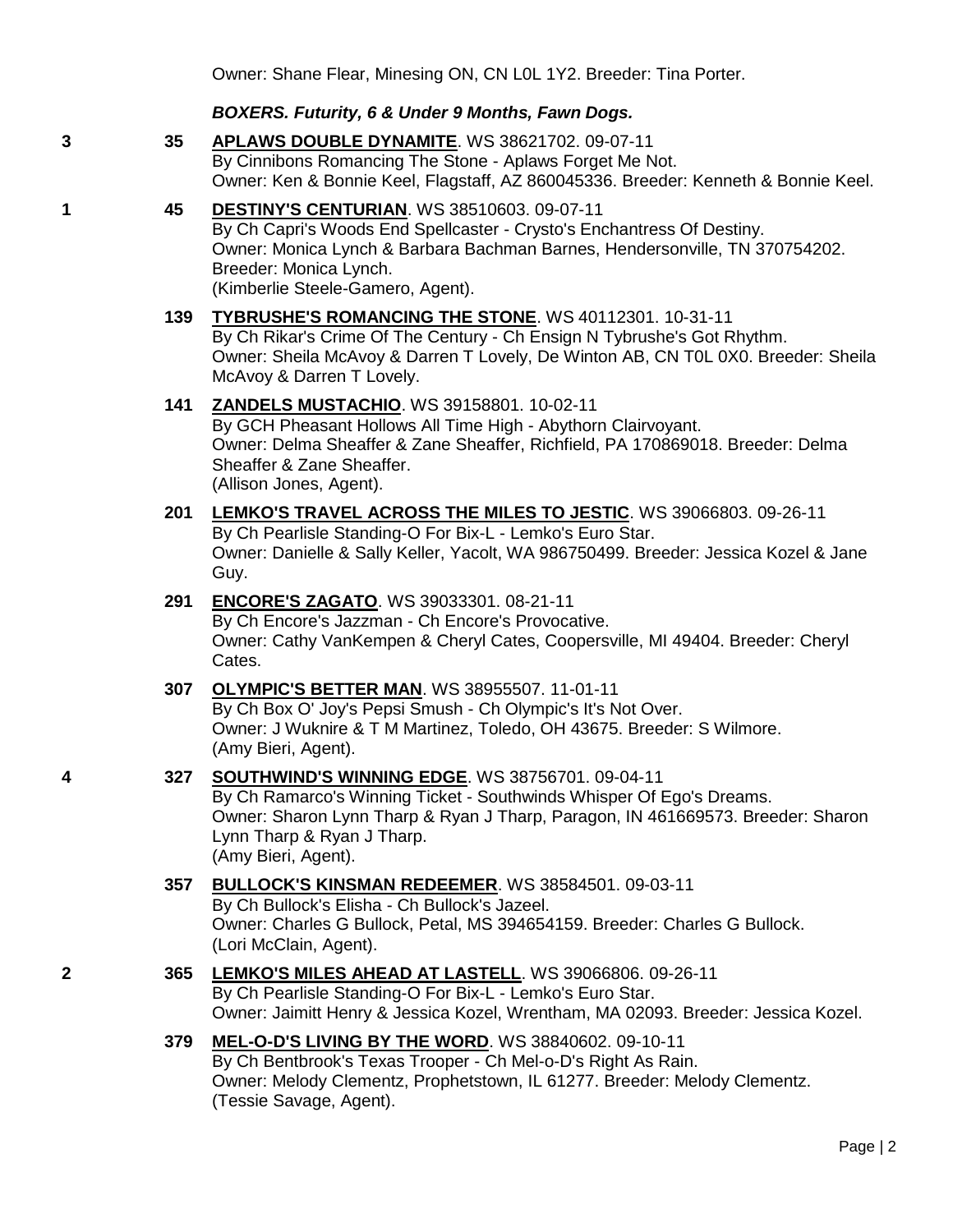## **A 419 [HI-TECH'S ARBITRATOR](http://www.infodog.com/files/bdogrsl1.prg;makc=WS%2038998101;mdog=Hi-tech_s_Arbitrator;wins=all)**. WS 38998101. 08-25-11

By Ch Hi-tech's Arbitratrage - Ch Hi-Tech's Stella Starlight Of Tierradentro. Owner: Deiter Holterbosch, Oyster Bay, NY 11771. Breeder: Dr & Mrs William Truesdale & Kimberly Calvacca. (Kimberly A Pastella-Calvacca, Agent).

**477 [MEL-O-D'S I LOVE TO TELL THE STORY](http://www.infodog.com/files/bdogrsl1.prg;makc=WS%2038840604;mdog=Mel-o-D_s_I_Love_To_Tell_The_Story;wins=all)**. WS 38840604. 09-10-11

By Ch Bentbrook's Texas Trooper - Ch Mel-o-D's Right As Rain. Owner: Melody Clementz, Prophetstown, IL 61277. Breeder: Melody Clementz. (Tessie Savage, Agent).

### *BOXERS. Futurity, 9 & Under 12 Months, Brindle Dogs.*

- **37 [SHADIGEE'S PAINT IT BLACK AT JERICO](http://www.infodog.com/files/bdogrsl1.prg;makc=WS%2038518102;mdog=Shadigee_s_Paint_It_Black_At_Jerico;wins=all)**. WS 38518102. 06-29-11 By Ch Storybook Page After Page - Ch Shadigee's Lady Luck. Owner: Jeanie Cornelison & Lee Nowak & Mary Jane Nowak, Trussville, AL 351734193. Breeder: Lee & Mary Jane Nowak. (Ricky Justice, Agent).
- **2 67 [BRANDIWINE FIRST ROUND KNOCKOUT](http://www.infodog.com/files/bdogrsl1.prg;makc=WS%2038163101;mdog=Brandiwine_First_Round_Knockout;wins=all)**. WS 38163101. 06-08-11 By Ch Pheasant Hollow's Macho Camacho - Minstrel's Half O' Chance. Owner: K Jensen & R Smith & J Cook & K Nevius, Easton, MD 216014510. Breeder: Roberta L Smith.
	- **155 [PEARLISLE'S DOMINO EFFECT VIA](http://www.infodog.com/files/bdogrsl1.prg;makc=WS%2037566901;mdog=Pearlisle_s_Domino_Effect_Via_Shilo;wins=all) SHILO**. WS 37566901. 05-11-11 By Ch Pearlisle 'N Standing O Risk Factor - Ch Shilos Diamonds In The Rough At JJN's. Owner: Grace D & Dr Robert Hallock, Cheshire, CT 06410. Breeder: Cynthia Deamicis & Jo Lacagnina.

(Debbie Struff, Agent).

## **3 159 [SHILO'S NORMAN IS MY LOVE](http://www.infodog.com/files/bdogrsl1.prg;makc=WS%2037568702;mdog=Shilo_s_Norman_Is_My_Love;wins=all)**. WS 37568702. 05-18-11

By Ch Raklyns The Bronx MVP At Third - Ch Tequilla Sunrise At JJN's. Owner: Dr Jeffrey Berg & Sarah Berg, Cheshire, CT 064103749. Breeder: Cynthia DeAmicis & Jo Lacagnina. (Debbie Struff, Agent).

**163 [PHEASANT HOLLOW'S EMPIRE STATE OF MIND](http://www.infodog.com/files/bdogrsl1.prg;makc=WS%2038474901;mdog=Pheasant_Hollow_s_Empire_State_Of_Mind;wins=all)**. WS 38474901. 07-20-11 By Ch Pheasant Hollow's A Sure Bet - Ch Pheasant Hollow's Hot Dam Here I Am. Owner: Kerry Jones & Allison Jones, Wallkill, NY 12689. Breeder: Kerry Jones & Allison Jones & Pat Detoro.

### **1 263 [SHADIGEE'S TOP SHELF](http://www.infodog.com/files/bdogrsl1.prg;makc=WS%2038518106;mdog=Shadigee_s_Top_Shelf;wins=all)**. WS 38518106. 06-29-11

By Ch Storybook Page After Page - Ch Shadigee's Lady Luck. Owner: Lee & Mary Jane Nowak, Alvaton, KY 421227623. Breeder: Lee & Mary Jane Nowak.

(Lori McClain, Agent).

### **273 [STREAMLINE'S GOTTA GETCHA SOME](http://www.infodog.com/files/bdogrsl1.prg;makc=WS%2038483004;mdog=Streamline_s_Gotta_Getcha_Some;wins=all)**. WS 38483004. 07-23-11

By Ch Ensign's Justified - Dream Team's Storm Edition. Owner: Christina Soria & Joleena Young, Lake Station, IN 464051107. Breeder: Mack Young & Joleena Young. (Christa Cook, Agent).

**325 [HAPPY TAIL'S INTO THE DANGER ZONE](http://www.infodog.com/files/bdogrsl1.prg;makc=WS%2037976806;mdog=Happy_Tail_s_Into_The_Danger_Zone;wins=all)**. WS 37976806. 07-01-11

By Ch Interlude's Never A Doubt RN - Ch Barbiloc's Come N Go With Me Happytails. Owner: Karen Forsythe & Amy C Bieri, Crystal Lake, IL 600146501. Breeder: Amy Bieri & Barbara A O'Connor & Marci Bell.

**4 351 [SAVOYE'S GOLDFIRE MIDAS TOUCH](http://www.infodog.com/files/bdogrsl1.prg;makc=WS%2038716202;mdog=Savoye_s_Goldfire_Midas_Touch;wins=all)**. WS 38716202. 07-05-11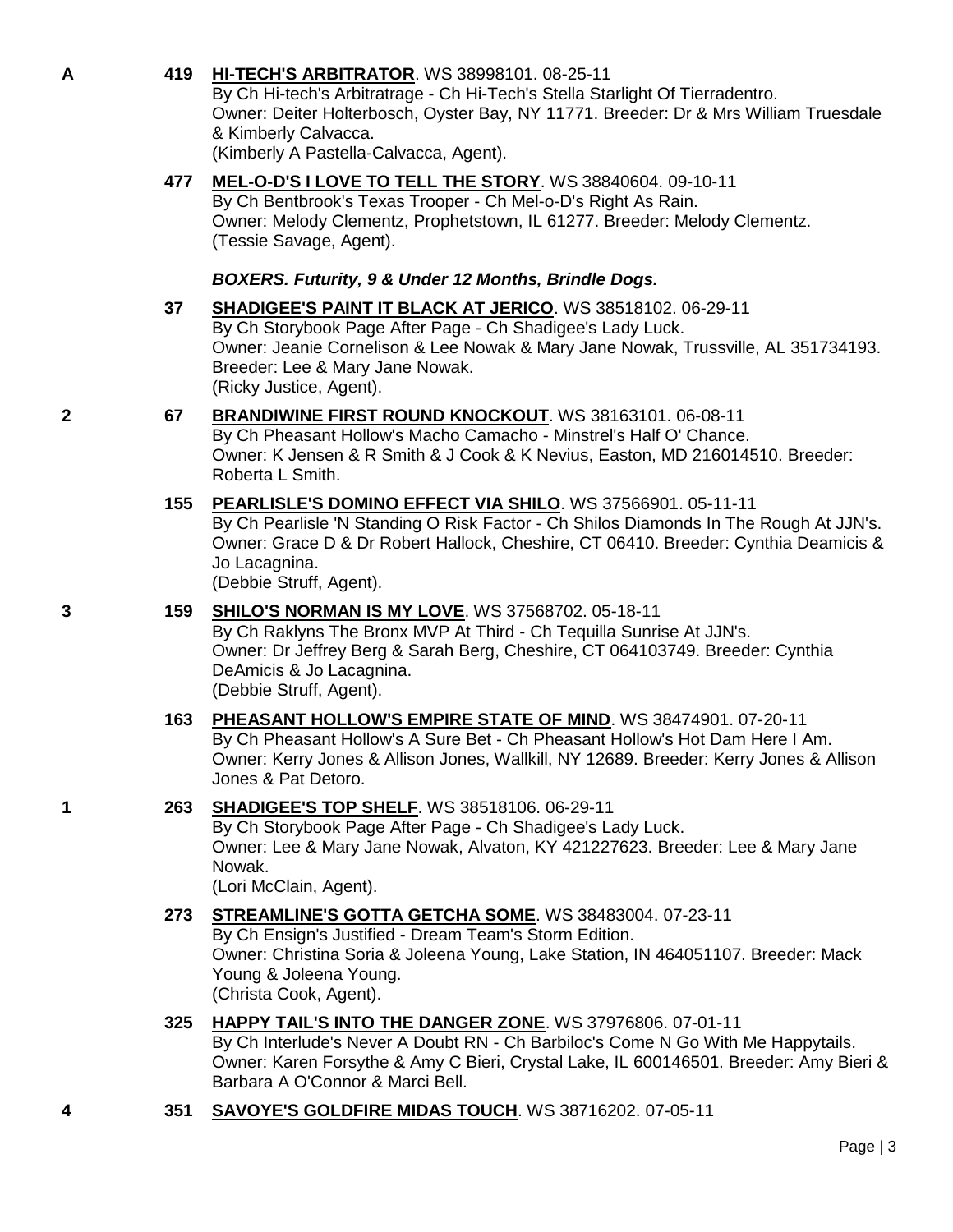By Savoye's Field Of Dreams - Quo Vadis Kiwi Maid For Savoye. Owner: Pamela Savoye & Barbara Savoye, Omaha, NE 68130. Breeder: Pamela Savoye & Barbara Savoye. (Jorge Pinzon, Agent).

- **409 [SHARLEDAR'S SIMPLY SIMON AT KARJEAN](http://www.infodog.com/files/bdogrsl1.prg;makc=WS%2038007001;mdog=Sharledar_s_Simply_Simon_At_Karjean;wins=all)**. WS 38007001. 06-28-11 By Ch Adellin's Simply Nantess - Ch Sharledar's Simply Divine. Owner: Carol Nesbitt & Sharon Darby, Milford, OH 45150. Breeder: Sharon Darby. (Tami Mishler, Agent).
- **425 [SAVOYE'S GOLDFIRE ROYAL TRIBUTE](http://www.infodog.com/files/bdogrsl1.prg;makc=WS%2038716201;mdog=Savoye_s_Goldfire_Royal_Tribute;wins=all)**. WS 38716201. 07-05-11 By Savoye's Field Of Dreams - Quo Vadis Kiwi Maid For Savoye. Owner: Pamela Savoye & Barbara Savoye, Omaha, NE 68130. Breeder: Pamela Savoye & Barbara Savoye. (Judith M Pasbrig, Agent).

#### **465 [NANTESS ADELLIN'S GET R RIGHT](http://www.infodog.com/files/bdogrsl1.prg;makc=WS%2038605701;mdog=Nantess_Adellin_s_Get_R_Right;wins=all)**. WS 38605701. 07-15-11 By Ch Turo's Overture - Ch Nantess Get R Done At Adellins.

Owner: Nancy Savage & Tessie Savage, Table Grove, IL 614829619. Breeder: Nancy Savage & Tessie Savage.

**513 [CHERKEI'S DICK TRACEY](http://www.infodog.com/files/bdogrsl1.prg;makc=WS%2040283403;mdog=Cherkei_s_Dick_Tracey;wins=all)**. WS 40283403. 07-05-11 By Ch Summer's Blackjack Of Shadigee - Reannon Cherkei Just Press Play. Owner: Cheryl & Keith Robbins & Marjorie Ross, Newnan, GA 302635038. Breeder: Cheryl & Keith Robbins & Marjorie Ross. (Michael Shepherd, Agent).

## **517 [CHERKEI'S SAM SPADE](http://www.infodog.com/files/bdogrsl1.prg;makc=WS%2040283402;mdog=Cherkei_s_Sam_Spade;wins=all)**. WS 40283402. 07-05-11

By Ch Summer's Blackjack Of Shadigee - Reannon Cherkei Just Press Play. Owner: Cheryl & Keith Robbins & Marjorie Ross, Newnan, GA 302635038. Breeder: Cheryl & Keith Robbins & Marjorie Ross. (Michael Shepherd, Agent).

## *BOXERS. Futurity, 9 & Under 12 Months, Fawn Dogs.*

- **25 [LANNON'S COUPE DE CHAMPAGNE](http://www.infodog.com/files/bdogrsl1.prg;makc=WS%2037747303;mdog=Lannon_s_Coupe_De_Champagne;wins=all)**. WS 37747303. 05-15-11 By GCH Champagne Windkist Touch Of Sable - Lannon's Secret Garden. Owner: Janice & Bill Lannon, Uxbridge, MA 015691728. Breeder: Janice & Bill Lannon.
- **63 [ROCKYTOP'S LIVIN' OUT LOUD](http://www.infodog.com/files/bdogrsl1.prg;makc=WS%2038049202;mdog=Rockytop_s_Livin__Out_Loud;wins=all)**. WS 38049202. 07-25-11 By GCH Cantermar's Port Au Prince - Ivylane's Loose Lips. Owner: Teresa McCall, Georgetown, TX 786332021. Breeder: Teresa Mccall & Ike Liotto & Tina Starr. (Sherry Canciamille, Agent).
- **69 [BELCO CHAMPAGNE KEEP ON TRUCK'N](http://www.infodog.com/files/bdogrsl1.prg;makc=WS%2039018101;mdog=Belco_Champagne_Keep_On_Truck_n;wins=all)**. WS 39018101. 08-02-11 By Ch Belco's Get Yomota Runnin - Ch Belco's Copper Moon. Owner: Virginia Zurflieh & Patti Gelinas & Beth Coviello-Davis & Rick Scherer, Plant City, FL 335655247. Breeder: Patricia Gelinas & Jennifer Gelinas & Logan Davis.
- **2 89 [LEGACY 'N FANFARE'S GREAT ROMANCER](http://www.infodog.com/files/bdogrsl1.prg;makc=WS%2038207405;mdog=Legacy__N_Fanfare_s_Great_Romancer;wins=all)**. WS 38207405. 07-16-11 By Ch Fanfare 'N Legacy's Anything Goes - Ch Sergio's Duchess Of Legacy. Owner: Dotti Moore & Ginny Nicholson, Klamath Falls, OR 976039712. Breeder: Ginny Nicholson.

## **1 91 [DORADO'S HIGH HOPE OF ESSENCE](http://www.infodog.com/files/bdogrsl1.prg;makc=WS%2040155801;mdog=Dorado_s_High_Hope_Of_Essence;wins=all)**. WS 40155801. 05-11-11

By Ch Duba-Dae's Who's Your Daddy - Ch Dorado's Roses And Chrome. Owner: Karen Knox & Han Huan Xin, Surrey BC, CN V4N 1M9. Breeder: Karen Knox. (Michelle Yeadon, Agent).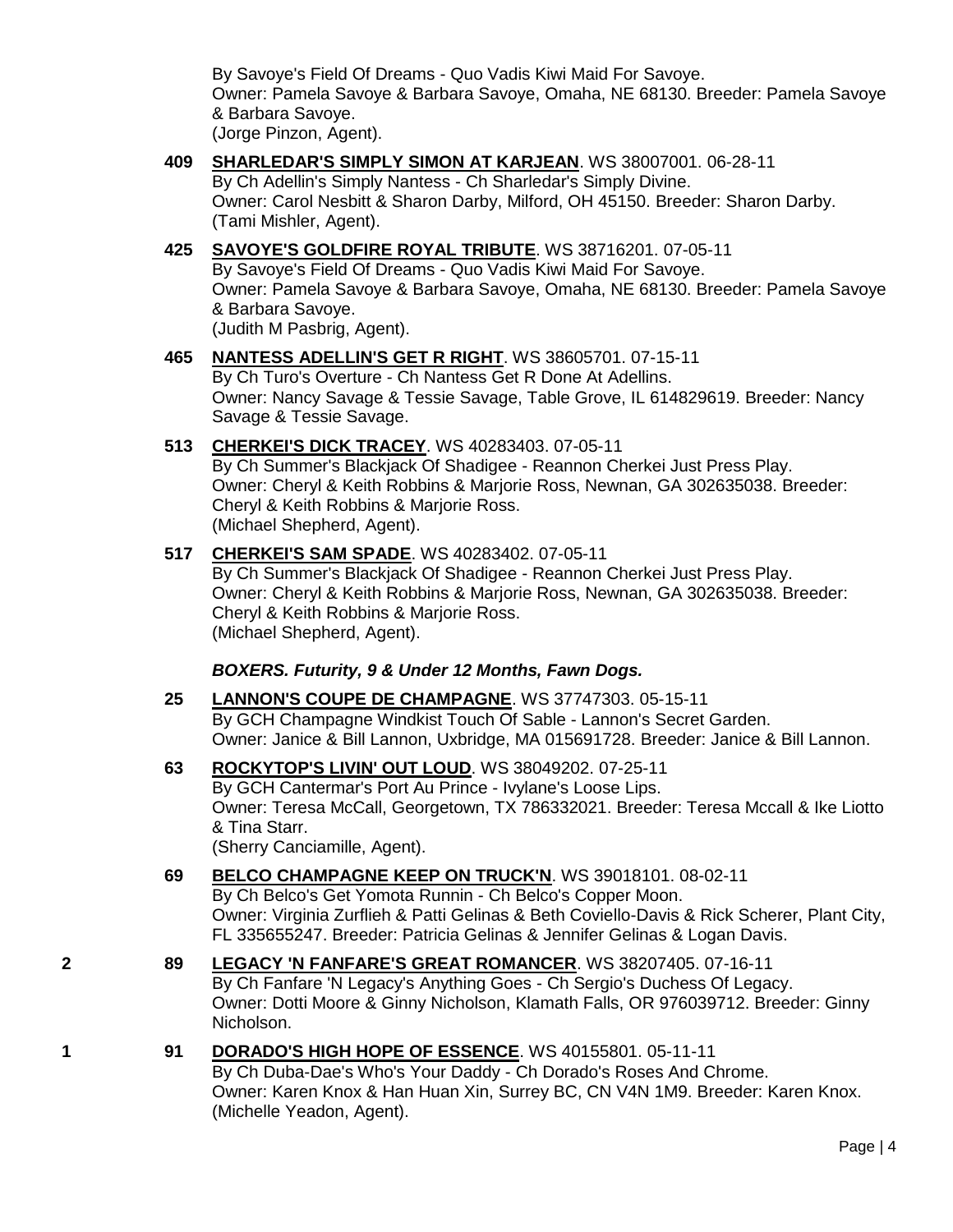- **111 [RAKLYNS ELYTES ALEX IN PINSTRIPES V SHILO](http://www.infodog.com/files/bdogrsl1.prg;makc=WS%2037568707;mdog=Raklyns_Elytes_Alex_In_Pinstripes_V_Shilo;wins=all)**. WS 37568707. 05-18-11 By Ch Raklyns The Bronx MVP At Third - Ch Shilos Tequilla Sunrise At JJN'S. Owner: Elaine Mangiafico & Debbie Struff & Erin Struff & Karen Quagliana, New Britain, CT 060532427. Breeder: Cynthia Deamicis & Jo Lacagnina. (Debbie Struff, Agent).
- **115 [BAR-K'S MOONSHINE AT BELLCREST](http://www.infodog.com/files/bdogrsl1.prg;makc=WS%2037732203;mdog=Bar-K_s_Moonshine_At_Bellcrest;wins=all)**. WS 37732203. 05-09-11 By Ch Brookwood's Full Moon - Bar-K's Perfectly Bejeweled. Owner: Shirley Bell, Corbeil ON, CN P0H 1K0. Breeder: Phillip Koenig.

### **A 129 [KARONS SIMPLY SPECTACULAR](http://www.infodog.com/files/bdogrsl1.prg;makc=WS%2037847101;mdog=KaRons_Simply_Spectacular;wins=all)**. WS 37847101. 06-02-11 By Ch Adellins Simply Nantess - Katandys Caprice Of KaRon. Owner: Ron Jaeb & Kathy Jaeb, Maple Grove, MN 553693335. Breeder: Ron & Kathy Jaeb.

(Tessie Savage, Agent).

### **151 [DESERT'S KNIGHT VISION](http://www.infodog.com/files/bdogrsl1.prg;makc=WS%2037468503;mdog=Desert_s_Knight_Vision;wins=all)**. WS 37468503. 05-14-11

By GCH R And G N' Aloha's Wild Knight - Ch Desert N Sundances Summertime. Owner: Tara Maggle & Virginia Bice, Sturgeon Bay, WI 542359363. Breeder: Virginia Bice.

(Christa Cook, Agent).

### **161 [PHEASANT HOLLOWS MILE HIGH CLUB WITH BRANDIWINE](http://www.infodog.com/files/bdogrsl1.prg;makc=WS%2037875701;mdog=Pheasant_Hollows_Mile_High_Club_With_Brandiwine;wins=all)**. WS 37875701. 06-16- 11

By Ch Pheasant Hollows All Time High - Brandiwine Chances Are Good. Owner: Kerry Jones & Allison Jones & R Smith, Wallkill, NY 12589. Breeder: Roberta Smith & K Nevius.

**195 [CANDYKISSES 'N CINERGY'S RIVER TO KLAHDUH](http://www.infodog.com/files/bdogrsl1.prg;makc=WS%2038247103;mdog=Candykisses__N_Cinergy_s_River_To_Klahduh;wins=all)**. WS 38247103. 06-14-11 By Candy Kisses 'N Cinergy's Concerto - CandyKisses 'N Cinergy's Extreme Dream. Owner: Tracy Gardner, Powell, TN 378493038. Breeder: Terri Houstan & Cindy Knox.

# **311 [IRONDALE'S WALK THIS WAY](http://www.infodog.com/files/bdogrsl1.prg;makc=WS%2038205802;mdog=Irondale_s_Walk_This_Way;wins=all)**. WS 38205802. 07-22-11

By GCH Duba-Dae's Who's Your Daddy - Ch Raintree's Sweet Dreams. Owner: Wendy Bettis, Riverside, CA 925086039. Breeder: Jessica Wyckoff & Susan Curry.

### **3 319 [REGAL'S N KMBEE MASTER OF SUSPENSE](http://www.infodog.com/files/bdogrsl1.prg;makc=WS%2038493302;mdog=Regal_s_N_Kmbee_Master_Of_Suspense;wins=all)**. WS 38493302. 06-07-11 By Ch Breho Hot Wheels - Ch Regal's Best Kept Secret. Owner: Korinne Vanderpool & Kimberly Warren, Frisco, TX 750354621. Breeder: Kimberly Warren & Korinne Vanderpool.

### **385 [TRIMANOR'S KING OF THE TITANS](http://www.infodog.com/files/bdogrsl1.prg;makc=YL%20421959CAN;mdog=Trimanor_s_King_Of_The_Titans;wins=all)**. YL 421959CAN. 06-05-11 By Ch Boca's Royal Palms Smarty Jones - Trimanor's Serendipity. Owner: Judy Jury & Lacey & Jason Dawe, London ON, CN N6H 1L9. Breeder: Judy Jury.

**A 405 [MADEGAN'S MYSTICAL SHADOW](http://www.infodog.com/files/bdogrsl1.prg;makc=WS%2038011204;mdog=Madegan_s_Mystical_Shadow;wins=all)**. WS 38011204. 05-24-11 By Ch Madegan Mystic Isle Of Skye - Tombecks Tommygirl. Owner: Debbie McCarroll & Pete Collins, Aptos, CA 95003. Breeder: Rebecca Odisho & Debbie McCarroll.

### **423 [SAVOYE'S GOLDWING PEGASUS](http://www.infodog.com/files/bdogrsl1.prg;makc=WS%2038716203;mdog=Savoye_s_Goldwing_Pegasus;wins=all)**. WS 38716203. 07-05-11 By Savoye's Field Of Dreams - Quo Vadis Kiwi Maid For Savoye. Owner: Pamela Savoye & Barbara Savoye, Omaha, NE 68130. Breeder: Pamela Savoye & Barbara Savoye. (Jorge Pinzon, Agent).

**4 447 [ILLYRIAN AND MARBURLS HAIL TO THE CHIEF](http://www.infodog.com/files/bdogrsl1.prg;makc=WS%2038390502;mdog=Illyrian_And_Marburls_Hail_To_The_Chief;wins=all)**. WS 38390502. 05-23-11 By GCH Marburl's Chisum - Illyrian's Ready To Charm.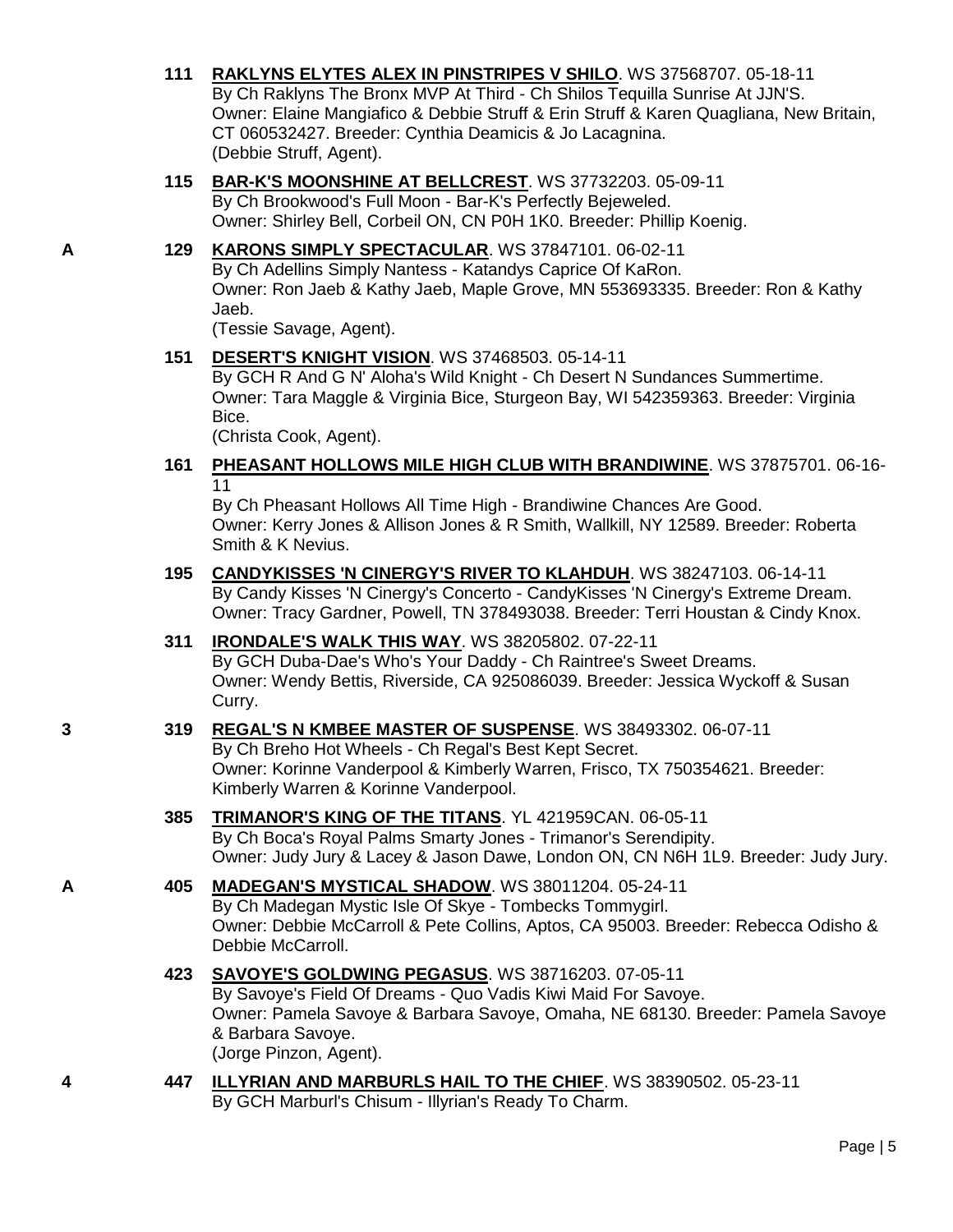Owner: Gail Kloecker & Mary Frances Burleson & Pam Rohr, Lincoln, NE 685281935. Breeder: Gail Jean Kloecker & Pamela A Rohr. (Lori McClain, Agent).

**451 [ILLYRIAN'S SHARPER IMAGE](http://www.infodog.com/files/bdogrsl1.prg;makc=WS%2038390501;mdog=Illyrian_s_Sharper_Image;wins=all)**. WS 38390501. 05-23-11

By GCH Marburl's Chisum - Illyrian's Ready To Charm. Owner: Gail Jean Kloecker & Sandy M Backes, Lincoln, NE 685281935. Breeder: Gail Jean Kloecker & Pamela A Rohr. (Lori McClain Ferguson, Agent).

**455 [CALENO CONQUISTADOR](http://www.infodog.com/files/bdogrsl1.prg;makc=WS%2038650001;mdog=Caleno_Conquistador;wins=all)**. WS 38650001. 07-23-11

By GCH Duba-Dae's Who's Your Daddy - GCH Mahogany's It's About Time. Owner: Guido Tafur & Susan Tafur, Midlothian, VA 231143160. Breeder: Guido Tafur & Susan Tafur.

(Tessie Savage, Agent).

**491 [R AND G'S MYSTICAL FORCE](http://www.infodog.com/files/bdogrsl1.prg;makc=WS%2037934304;mdog=R_And_G_s_Mystical_Force;wins=all)**. WS 37934304. 06-22-11

By GCH R And G's Mystical Dancer - GCH R And G's Dash Of Class. Owner: Gayann Jones, Tucson, AZ 857487420. Breeder: Debra Rowe & Gayann Jones & David Rowe & Kathleen Nygren. (Kimberlie Steele-Gamero, Agent).

### *BOXERS. Futurity, 12 & Under 15 Months, Brindle Dogs.*

- **3 71 [HABERL'S CATCH ME IF YOU CAN](http://www.infodog.com/files/bdogrsl1.prg;makc=WS%2036906005;mdog=Haberl_s_Catch_Me_If_You_Can;wins=all)**. WS 36906005. 03-25-11 By GCH Haberl's Trademark Tux 'N' Tails - Heart Acre Haberl's Specktator. Owner: James Brown & JoAnn Haberl, Temple Terrace, FL 336172716. Breeder: Pat Bray & Scott Bray & JoAnn Haberl & MaryJane Alencewicz.
- **2 85 [GALAROC N EWING'S SHOWDOWN](http://www.infodog.com/files/bdogrsl1.prg;makc=WS%2037253801;mdog=GalaRoc_N_Ewing_s_Showdown;wins=all)**. WS 37253801. 04-05-11

By Ch Ewing's Maverick Of Maxl - GCH DLG Rainbow's End. Owner: Michelle Rocca & Donna Galante & Mark & Janet Ewing, San Jose, CA 951204637. Breeder: Michelle Rocca & Donna Galante & Lori McClain. (Kimberly Steele, Agent).

### **4 345 [GARNSEY'S ALL DECKED OUT](http://www.infodog.com/files/bdogrsl1.prg;makc=WS%203728501;mdog=Garnsey_s_All_Decked_Out;wins=all)**. WS 3728501. 03-18-11

By Ch Garnsey's Savoy Sicilian Spellbinder - Ch Garnsey's October Road. Owner: Clayton G Haviland IV, Palm Beach Gardens, FL 33418. Breeder: Clayton G Haviland IV.

**1 457 [C-ERA K-ANOS NIGHT MOVES](http://www.infodog.com/files/bdogrsl1.prg;makc=WS%2037076304;mdog=C-Era_K-Anos_Night_Moves;wins=all)**. WS 37076304. 04-05-11

By Ch Summer's Blackjack Of Shadigee - C-Era's Soul Serenade. Owner: Kim Arellano & Carolyn Pressley, Bloomington, IN 474039631. Breeder: Carolyn Pressley.

(Tessie Savage, Agent).

**469 [NANTESS SHOT'N THE DARK](http://www.infodog.com/files/bdogrsl1.prg;makc=WS%2036733901;mdog=Nantess_Shot_N_The_Dark;wins=all)**. WS 36733901. 02-25-11 By Ch Adellins Twitter.Com Of Nantess - Ch Nantess Raging River. Owner: Nancy Savage & Tessie Savage, Table Grove, IL 614829619. Breeder: Nancy

Savage & Tessie Savage.

**475 [HABERL'S ON THE ROAD AGAIN](http://www.infodog.com/files/bdogrsl1.prg;makc=WS%2036906006;mdog=Haberl_s_On_The_Road_Again;wins=all)**. WS 36906006. 03-25-11

By GCH Haberl's Trademark Tux 'N' Tails - Heart Acre Haberls Specktator. Owner: Pat Bray & Scott Bray, Howey In The Hills, FL 347373924. Breeder: Pat Bray & Scott Bray & JoAnn Haberl & Maryjane Alencewicz.

## *BOXERS. Futurity, 12 & Under 15 Months, Fawn Dogs.*

**1 17 [MCCOY'S GC'S STRAIGHT FROM THE HEART](http://www.infodog.com/files/bdogrsl1.prg;makc=WS%2037722402;mdog=McCoy_s_GC_s_Straight_From_The_Heart;wins=all)**. WS 37722402. 04-16-11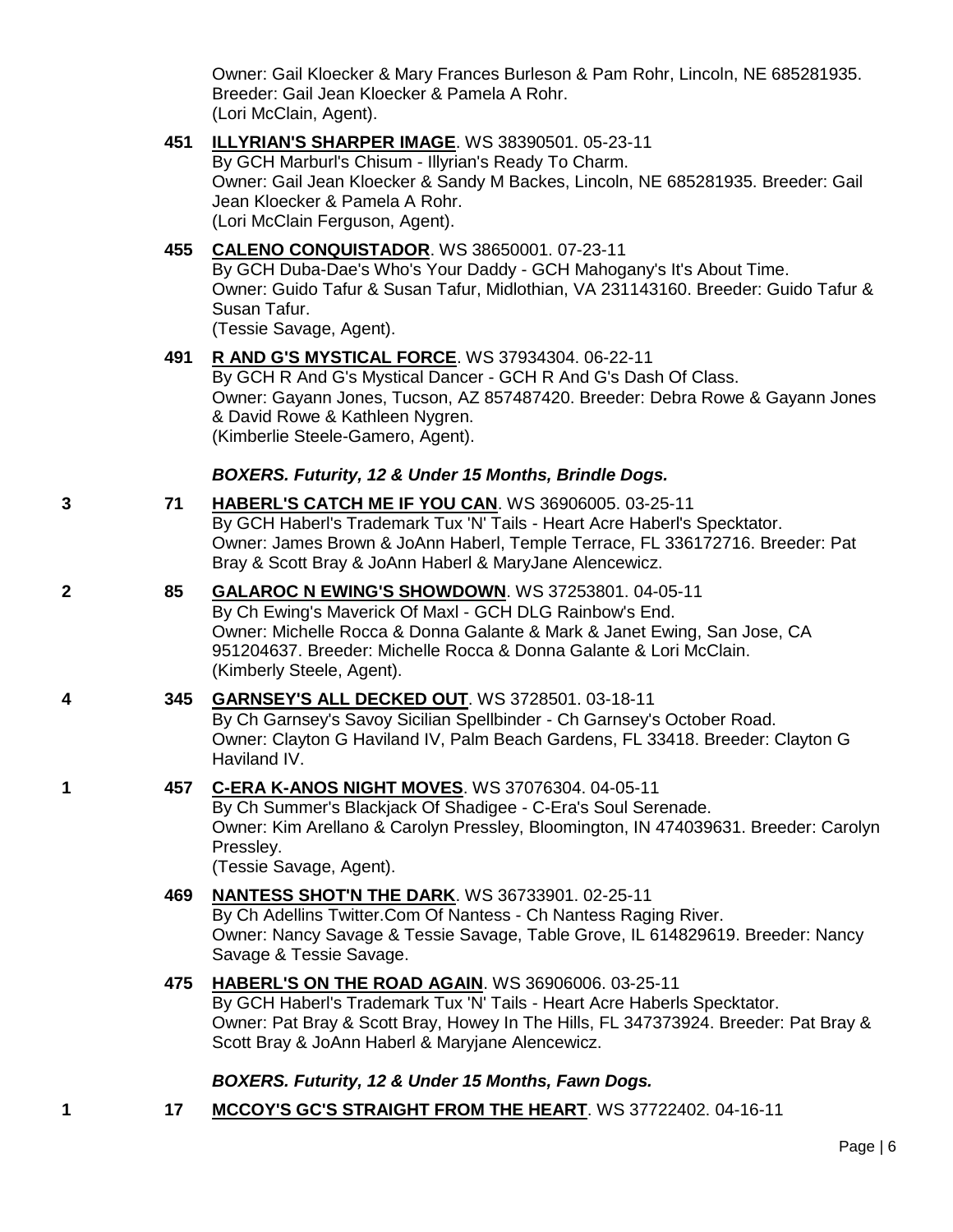|   |     | Owner: Cindy Yaeger & Glenn Yaeger & Larry McCoy, Marengo, OH 433349638.<br>Breeder: Larry McCoy.<br>(Sherry Canciamille, Agent).                                                                                                                                                                            |
|---|-----|--------------------------------------------------------------------------------------------------------------------------------------------------------------------------------------------------------------------------------------------------------------------------------------------------------------|
| 2 | 157 | CH SOUTH WILLOW BARRISTERS BIG LOVE. WS 37069402. 03-25-11<br>By Ch Pearlisle Standing-O For Eix-L - Ch O'Bravo N South Willow's Red Hot Chili<br>Pepper.<br>Owner: Michele Fasano & Michael Fasano & S Melton, Woodbury, CT 06798. Breeder:<br>Stephanie Melton & Vanessa Bravo.<br>(Debbie Struff, Agent). |
| 3 | 207 | <b>EPITOME'S DON'T MESS WITH TEXAS. WS 37672701. 05-08-11</b><br>By Ch Bentbrook's Texas Trooper - Shadoefax's Chasin' A Dream.<br>Owner: Susan Standley, Murfreesboro, TN 37128. Breeder: Susan Standley.<br>(Tami Mishler, Agent).                                                                         |
|   | 279 | <b>ROCHILS ROYAL DESIGN. WS 37221502. 01-20-11</b><br>By Ch Rochils Opening Act - Ch Rochils Guilty As Charged Kandiyohi.<br>Owner: Robin & David Nijankin, Remsenburg, NY 11960. Breeder: Sandra & Perry<br>Combest & Michael Shepherd.<br>(Jorge Pinzon, Agent).                                           |
| 4 | 331 | SERRANO'S SENDING A MESSAGE. WS 37460603. 03-23-11<br>By Liston's Ritchie Valens - Serrano's Sunshine.<br>Owner: E Nicole Serrano, Ocala, FL 344717740. Breeder: E Nicole Serrano & Lisa<br>Spohn.                                                                                                           |
|   | 489 | PHEASANT HOLLOW'S HIGHLO. WS 37899811. 03-19-11<br>By GCH Pheasant Hollow All Time High - Pheasant Hollow Bringin Sexy Back.<br>Owner: Thomas & Lori Infantino, Mahopac, NY 10541. Breeder: Alison & Kerry Jones &<br>Cynthia Csarey.                                                                        |
|   | 507 | PHEASANT HOLLOW'S MAXIMUM HIGH. WS 37899810. 03-19-11<br>By Ch Pheasant Hollow's All Time High - Pheasant Hollow's Bringin Sexy Back.<br>Owner: Kerry & Allison Jones & Dana Bellofatto, Crofton, MD 21114. Breeder: Kerry &<br>Allison Jones & Cynthia Carey.                                               |
|   |     | BOXERS. Futurity, 15 & Under 18 Months, Brindle Dogs.                                                                                                                                                                                                                                                        |
| 4 | 61  | CH CINNRHEE'S V CARD STUD HEARTACRE. WS 38798204. 12-16-10<br>By CinnRhee HiRiveRoler HeartAcre - HeartAcre CinnRhee Of Kadenza.<br>Owner: Bob & Lorraine O'Keefe & H M Small, Oak Brook, IL 60523. Breeder: H M Small<br>& J & P Kilman.<br>(Sherry Canciamille, Agent).                                    |
|   | 117 | <b>COUNTRYSIDE &amp; CR'S IN THE NICK OF TIME. WS 36372501. 11-24-10</b><br>By Ch Just-A-Wyn's D'ing Time At Heartacres - Ch CR's Belle Of The Ball.<br>Owner: Tasha Ebersole, Jackson, MI 492018331. Breeder: Tasha Ebersole.<br>(Jerry Ledford, Agent).                                                    |
|   | 233 | <b>LATTALANE'S LUCK OF THE IRISH. WS 36768701. 01-25-11</b><br>By Ch Rochil's Call Of The Wild - GCH LattaLane's Kiss Me I'm Irish.<br>Owner: Thomas & Carol Latta, Corder, MO 64021. Breeder: T & C Latta & M Rocca & D<br>Galante.<br>(Lori McClain, Agent).                                               |
| 1 | 239 | <b>SAYWIN'S NEW SHERIFF IN TOWN. WS 36505401. 12-18-10</b><br>By Fowlers Here For The Party - Saywin's Coffee Tea Or Me.                                                                                                                                                                                     |
|   |     |                                                                                                                                                                                                                                                                                                              |
|   |     | Page                                                                                                                                                                                                                                                                                                         |
|   |     |                                                                                                                                                                                                                                                                                                              |

By Ch Silverlane's Excalibur - McCoy's I Believe In Miracles.

Page | 7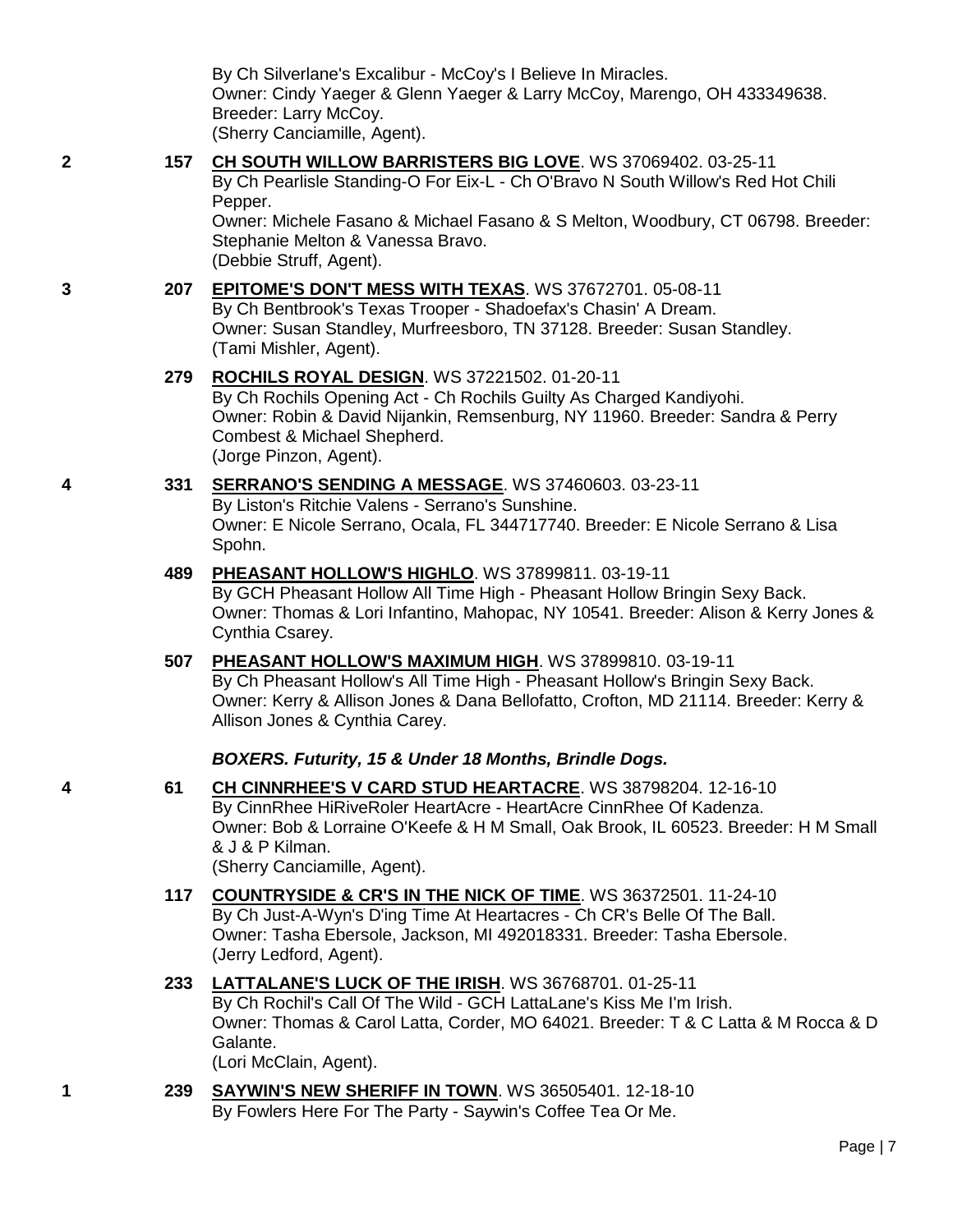Owner: Cynthia Hearn, White Lake, MI 483831938. Breeder: Cynthia Hearn. (Terry Smith, Agent).

- **323 [SERGIO'S ALL AROUND THE WORLD](http://www.infodog.com/files/bdogrsl1.prg;makc=WS%2035812404;mdog=Sergio_s_All_Around_The_World;wins=all)**. WS 35812404. 11-25-10 By Ch Faerdorn Dust Buster - Sergio's Finer Things In Life. Owner: Michelle Ennis, Lake Mary, FL 327465941. Breeder: Sergio Boxers.
- **2 435 [SERGIO'S AS THE WORLD TURNS](http://www.infodog.com/files/bdogrsl1.prg;makc=WS%2035812405;mdog=Sergio_s_As_The_World_Turns;wins=all)**. WS 35812405. 11-25-10 By Ch Faerdorn Dust Buster - Sergio's Finer Things In Life. Owner: Heather Thorne & Jennifer Linde, Carver, MA 023301331. Breeder: Linda & Mark Sergio.
	- **439 [RION N PURE PRIDE'S MR. IMPERIUM](http://www.infodog.com/files/bdogrsl1.prg;makc=WS%2036473202;mdog=Rion_N_Pure_Pride_s_Mr._Imperium;wins=all)**. WS 36473202. 01-12-11 By GCH Solidrock's Major Ensemble At Pure Pride - Rion's Centerfold. Owner: Lara Hall & Steve Stewart & Richie Wiggers & Don Teague, Columbus, GA 319046224. Breeder: Steve Stewart & Richie Wiggers & Don Teague. (Rick Justice, Agent).
- **3 467 [NANTESS AIN'T SEEN NOTHIN YET](http://www.infodog.com/files/bdogrsl1.prg;makc=WS%2036094802;mdog=Nantess_Ain_t_Seen_Nothin_Yet;wins=all)**. WS 36094802. 12-18-10 By Ch Adellin's Simply Nantess - Ch Nantess Southern Lady. Owner: Nancy & Tessie Savage, Table Grove, IL 61482. Breeder: Nancy & Tessie Savage.

### *BOXERS. Futurity, 15 & Under 18 Months, Fawn Dogs.*

- **4 21 [TYBRUSHE'S SOUTHERN GENTLEMAN](http://www.infodog.com/files/bdogrsl1.prg;makc=WS%2038066701;mdog=Tybrushe_s_Southern_Gentleman;wins=all)**. WS 38066701. 01-19-11 By GCH Duba-Dae's Who's Your Daddy - Ch Ensign's Futura Vita Of Tybrushe. Owner: Mary Sechler & Sheila McAvoy, Duluth, GA 300972411. Breeder: S McAvoy & Annette Clark & Darren Lovely.
	- **33 [SUMMIT ASH BY APPOINTMENT](http://www.infodog.com/files/bdogrsl1.prg;makc=WS%2036401106;mdog=Summit_Ash_By_Appointment;wins=all)**. WS 36401106. 12-29-10 By Ch Summit Ash Off Probation - Summit Ash Abiding Faith. Owner: Patricia Boyd, West Palm Beach, FL 334187211. Breeder: Patricia B Boyd.
	- **65 [CHINOE'S TEXAS TWO STEPPIN WITH TARANALI](http://www.infodog.com/files/bdogrsl1.prg;makc=WS%2037233101;mdog=Chinoe_s_Texas_Two_Steppin_With_Taranali;wins=all)**. WS 37233101. 02-05-11 By GCH Pheasant Hollows All Time High - Denali's Dancing With Tara. Owner: Lesli D Nickell, Southlake, TX 760922301. Breeder: Lesli Nickell & Barbara Grizlo & Michael G Hilderbrand. (Tina Starr, Agent).

### **133 [TYBRUSHE'S AIN'T MISBEHAVIN'](http://www.infodog.com/files/bdogrsl1.prg;makc=WS%2038066703;mdog=Tybrushe_s_Ain_T_Misbehavin_;wins=all)**. WS 38066703. 01-19-11

By GCH Duba-Dae's Who's Your Daddy - Ch Ensign's Futura Vita Of Tybrushe. Owner: Sheila McAvoy & Darren Lovely, Dewinton AB, CN T0L 0X0. Breeder: Sheila McAvoy & Annette Clark & Darren T Lovely.

**135 [TYBRUSHE'S AIN'T NO SAINT](http://www.infodog.com/files/bdogrsl1.prg;makc=WS%2038066702;mdog=Tybrushe_s_Ain_T_No_Saint;wins=all)**. WS 38066702. 01-19-11

By GCH Duba-Dae's Who's Your Daddy - Ch Ensign's Futura Vita Of Tybrushe. Owner: Shelia McAvoy & Darren Lovely, Dewinton AB, CN T0L 0X0. Breeder: Sheila McAvoy & Annette Clark & Darren T Lovely. (Wendy Bettis, Agent).

**1 193 [CINNI-BON N TELSTAR'S GLADIATOR](http://www.infodog.com/files/bdogrsl1.prg;makc=WS%2036266701;mdog=Cinni-Bon_N_Telstar_s_Gladiator;wins=all)**. WS 36266701. 12-18-10

By Ch Telstar's Dixieland Band - Ch Telstar's Cinni-Bon Sensashan. Owner: Bonnie Wagaman, Fallbrook, CA 920284505. Breeder: Bonnie Wagaman & Jennifer Tellier.

**2 199 [JO-SAN'S QUANAH](http://www.infodog.com/files/bdogrsl1.prg;makc=WS%2036460201;mdog=Jo-San_s_Quanah;wins=all)**. WS 36460201. 12-29-10 By Ch Nantess Just Try It - Jo-San's Sassy. Owner: Sandra Lynch & Christa Hibbard, Broken Arrow, OK 740141566. Breeder: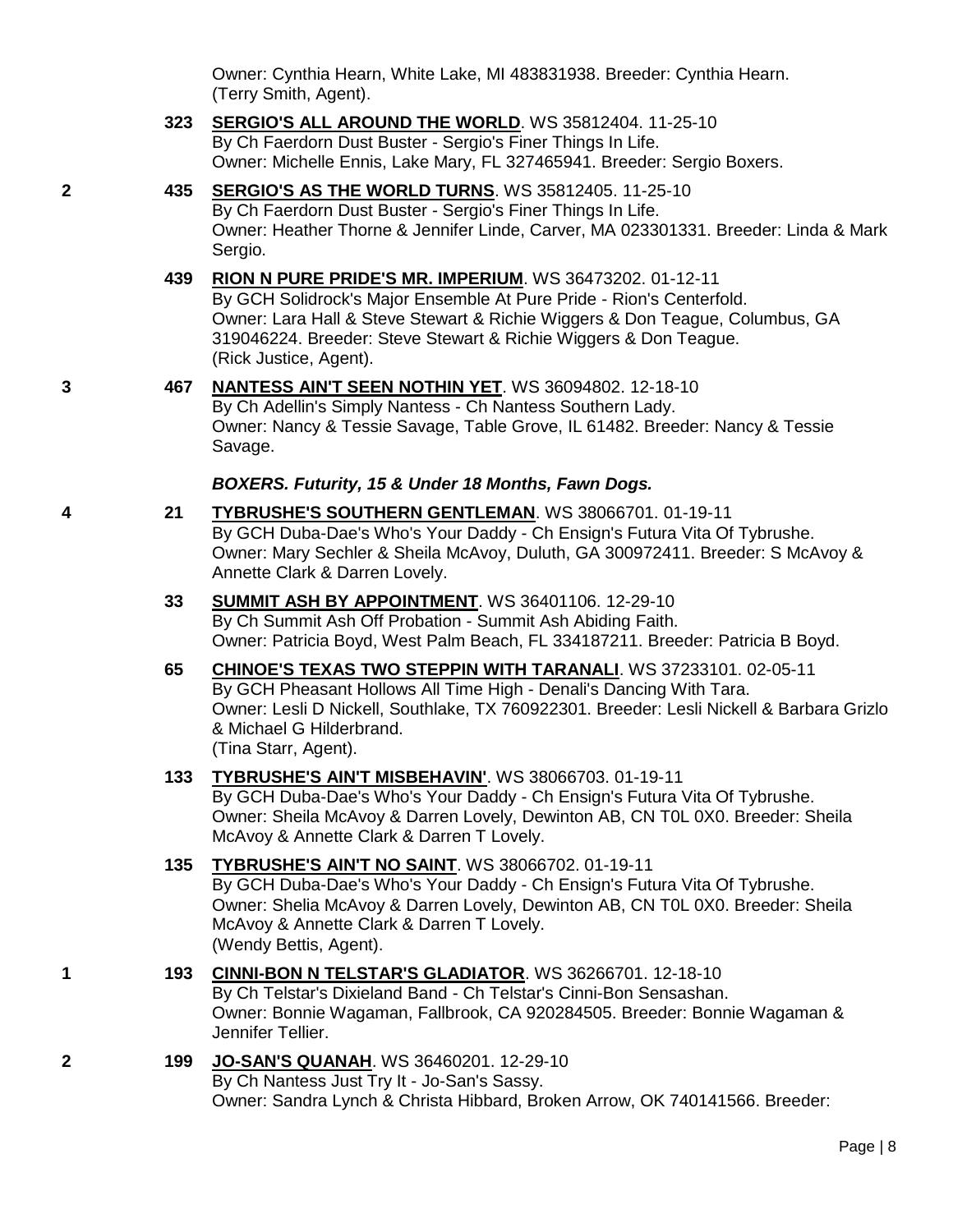Sandra Lynch. (Tess Savage, Agent).

- **203 [CINNRHEE'S POKERFACE HEARTACRE](http://www.infodog.com/files/bdogrsl1.prg;makc=WS%2038798203;mdog=Cinnrhee_s_Pokerface_Heartacre;wins=all)**. WS 38798203. 12-16-10 By Cinnrhee Hiriverroler Heartacre - Heartacres Cinnrhee Of Kadenza. Owner: Mark & Melissa Mathers & Medley Small, London ON, CN N6G 3E2. Breeder: Medley H Small & James W Kilman & Priscilla M Kilman.
- **213 [DUSTY ROADS YOU'LL SHOOT YOUR EYE OUT](http://www.infodog.com/files/bdogrsl1.prg;makc=WS%2036416301;mdog=Dusty_Roads_You_ll_Shoot_Your_Eye_Out;wins=all)**. WS 36416301. 12-18-10 By Ch Rockett's Red Glare - Dusty Road's Penny Lane Of Global. Owner: Randall S & Judith M Pasbrig, Peyton, CO 808319328. Breeder: Randall S & Judith M Pasbrig.
- **215 [DUSTY ROAD'S OVERCOME BY ART](http://www.infodog.com/files/bdogrsl1.prg;makc=WS%2036416303;mdog=Dusty_Road_s_Overcome_By_Art;wins=all)**. WS 36416303. 12-18-10 By Ch Rockett's Red Glare - Dusty Road's Penny Lane Of Global. Owner: Randall S & Judith M Pasbrig, Peyton, CO 808319328. Breeder: Randall S & Judith M Pasbrig.
- **271 [HI-TECH'S SOUTHERN BLUES BOY](http://www.infodog.com/files/bdogrsl1.prg;makc=WS%2036309901;mdog=Hi-Tech_s_Southern_Blues_Boy;wins=all)**. WS 36309901. 12-31-10 By Ch Kimkar's Hi-Tech Traveler - GCH Hi-Tech's Southern Belle. Owner: Jeri Poller & Tina Truesdale & Gail Alix & Kim Calvacca, Boca Raton, FL 334963504. Breeder: Jeri Poller & Tina Truesdale & Gail Alix & Kim Calvacca.
- **277 [LYNBARY'S SAY IT AIN'T SO](http://www.infodog.com/files/bdogrsl1.prg;makc=YA%20394240CAN;mdog=Lynbary_s_Say_It_Ain_t_So;wins=all)**. YA 394240CAN. 01-07-11

By Aracrest Cinderella Man - Lynbary's Power Play. Owner: Barry & Lynn Green, Ormstown QC, CN J0S 1K0. Breeder: Barry & Lynn Green & Norah McGriskin.

- **349 [SHAYVIC'S MAJOR TIDALWAVE](http://www.infodog.com/files/bdogrsl1.prg;makc=WS%2035992101;mdog=Shayvic_s_Major_Tidalwave;wins=all)**. WS 35992101. 11-16-10 By Ch Kz Heart's Tidalwave - Solidrock's Riding On A Cloud Jubilee. Owner: Gregory A Price & Ginger A Price & Tina Starr, Morgan City, LA 703812642. Breeder: Vickie Brannon & Tina Starr.
- **3 361 [CH PURE PRIDE N RION'S WITCHES BREW](http://www.infodog.com/files/bdogrsl1.prg;makc=WS%2036473201;mdog=Ch_Pure_Pride_N_Rion_s_Witches_Brew;wins=all)**. WS 36473201. 01-12-11 By GCH Solidrock's Major Ensemble At Pure Pride - Rion's Centerfold. Owner: Steve Stewart, Liberty, SC 296574510. Breeder: Steve Stewart Don Teague Richie Wiggers. (Jorge Pinzon, Agent).
	- **371 [MARTRAV CHAMPAGNE FOR AIDEN](http://www.infodog.com/files/bdogrsl1.prg;makc=WS%2036944901;mdog=Martrav_Champagne_For_Aiden;wins=all)**. WS 36944901. 01-28-11 By GCH Champagne Windkist Touch Of Sable - Martrav's Calm Before The Storm. Owner: Jennifer Gelinas & Marie Pellitier, Lakeville, MA 023471508. Breeder: Marie Pellitier.

*BOXERS. Futurity, 6 & Under 9 Months, Brindle Bitches.*

- **1 140 [PHEASANT HOLLOW'S BITTER EX GIRLFRIEND](http://www.infodog.com/files/bdogrsl1.prg;makc=WS%2039391601;mdog=Pheasant_Hollow_s_Bitter_Ex_Girlfriend;wins=all)**. WS 39391601. 09-25-11 By Ch Pheasant Hollows Macho Camacho - Pheasant Hollow's About The Bling. Owner: Kerry Jones & Allison Jones, Wallkill, NY 125892836. Breeder: Owner.
	- **220 [LATTALANE'S WILD IRISH ROSE OF TRALEE](http://www.infodog.com/files/bdogrsl1.prg;makc=WS%2038861201;mdog=LattaLane_s_Wild_Irish_Rose_Of_Tralee;wins=all)**. WS 38861201. 09-28-11 By Ch Rochil's Call Of The Wild - GCH LattaLane's Kiss Me I'm Irish. Owner: Thomas & Carol Latta, Corder, MO 64021. Breeder: T & C Latta & M Rocca & D Galante. (Lori McClain, Agent).
- **4 372 [DAPPER'S JASMINE STARR](http://www.infodog.com/files/bdogrsl1.prg;makc=WS%2038944301;mdog=Dapper_s_Jasmine_Starr;wins=all)**. WS 38944301. 10-14-11 By Sig's Fire And Ice - Dapper's Seawind Sizzle. Owner: Patti McMullen, Hampstead, NH 03841. Breeder: Patti McMullen.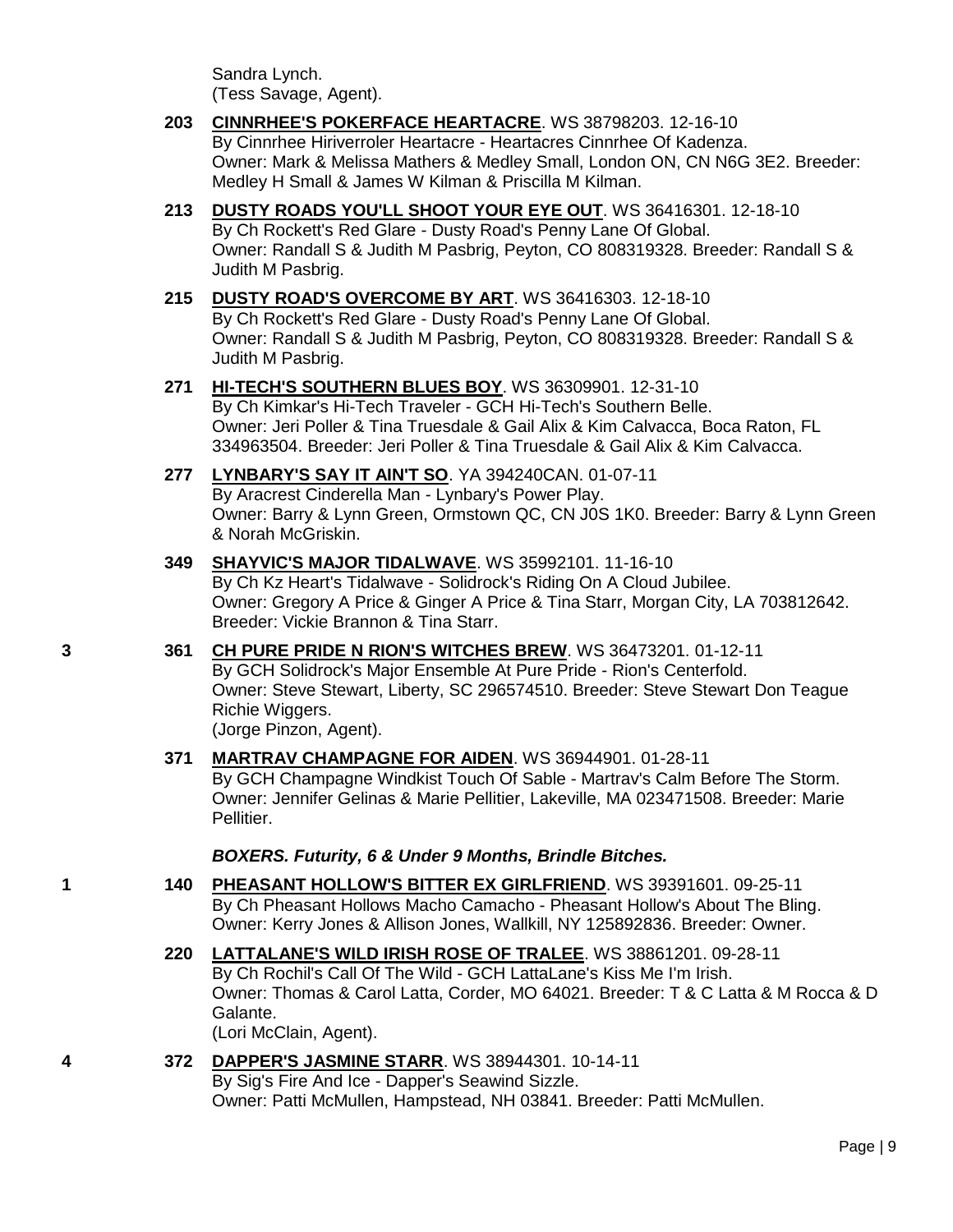**384 [ENCORE'S FARMORE UNDER YOUR SPELL](http://www.infodog.com/files/bdogrsl1.prg;makc=WS%2039936807;mdog=Encore_s_Farmore_Under_Your_Spell;wins=all)**. WS 39936807. 11-04-11 By Ch Pheasant Hollows Macho Camacho - Ch Encore's Xanadu. Owner: Amber & Daniel Gates & Cheryl Cates, Ft Leavenworth, KS 660270143. Breeder: Amber & Daniel Gates & Chery Cates. **3 386 [ENCORE'S FARMORE UNTOUCHABLE](http://www.infodog.com/files/bdogrsl1.prg;makc=WS%2039936806;mdog=Encore_s_Farmore_Untouchable;wins=all)**. WS 39936806. 11-04-11 By Ch Pheasant Hollow's Macho Camacho - Ch Encore's Xanadu. Owner: Amber & Daniel Gates, Ft Leavenworth, KS 66027. Breeder: Amber & Daniel Gates & Chery Cates. **488 [FORESTHILL'S STAR ATTRACTION](http://www.infodog.com/files/bdogrsl1.prg;makc=YS430993CAN;mdog=Foresthill_s_Star_Attraction;wins=all)**. YS430993CAN. 09-19-11 By Foresthill's O Twist 'N' Tyme - Winfall's We Love Chocolate. Owner: Joseph & Joan Drury, Minesing ON, CN L0L 1Y2. Breeder: Joan Drury. **2 502 [PHESANT HOLLOW'S SAINT MISBEHAVEN](http://www.infodog.com/files/bdogrsl1.prg;makc=WS%2039391603;mdog=Phesant_Hollow_s_Saint_Misbehaven;wins=all)**. WS 39391603. 09-25-11 By Pheasant Hollow's Macho Comacho - Pheasant Hollow's About The Bling. Owner: Michelle & Stephanie Curtis & Kerry & Allison Jones, Rochester, NY 14624. Breeder: Kerry & Allison Jones. *BOXERS. Futurity, 6 & Under 9 Months, Fawn Bitches.* **18 [HILLTOPS OFFICIAL TICKET](http://www.infodog.com/files/bdogrsl1.prg;makc=WS%2039522301;mdog=Hilltops_Official_Ticket;wins=all)**. WS 39522301. 10-20-11 By GCH Ramarco's Ticketmaster - GCH Hilltop Cr's Just Plain Poetry. Owner: Schuylar Moore & Abbey Moore & Stacie Kinnaird, Bedford, TX 760957123. Breeder: Stacie Kinnaird & Schuylar Moore. **64 [LEMKO WALK A MILE IN MY SHOES AT LYRIC](http://www.infodog.com/files/bdogrsl1.prg;makc=WS%2039066802;mdog=Lemko_Walk_A_Mile_In_My_Shoes_At_Lyric;wins=all)**. WS 39066802. 09-26-11 By Ch Pearlisle Standing-O For Bix-L - Lemko's Euro Star. Owner: Sue Simon & Jessica Kozel, Scotch Plains, NJ 07076. Breeder: Jessica Kozel. **A 66 [CR BROOKLYN'S EMILY ROSE](http://www.infodog.com/files/bdogrsl1.prg;makc=WS%2039477802;mdog=CR_Brooklyn_s_Emily_Rose;wins=all)**. WS 39477802. 11-05-11 By Ch Randolph's Beau Jangles - CR Request For Grace. Owner: Rick & Cindy Walunas, Montague, MI 494379461. Breeder: Rick & Cindy Walunas. (Jerry Ledford, Agent). **84 [CR THE DIVINE MISS M](http://www.infodog.com/files/bdogrsl1.prg;makc=WS%2038640601;mdog=CR_The_Divine_Miss_M;wins=all)**. WS 38640601. 08-23-11 By Ch Randolph's Beau Jangles - CR Request For Grace. Owner: Rick & Cindy Walunas, Montague, MI 494379461. Breeder: Cindy Walunas & Phylis Snyder. (Christa Cook, Agent). **100 [SALGRAY'S CELTIC CAOIMHE](http://www.infodog.com/files/bdogrsl1.prg;makc=WS%2038789502;mdog=Salgray_s_Celtic_Caoimhe;wins=all)**. WS 38789502. 08-08-11 By Ch Salgray's Beat The Street - Salgray's Starshine V. Lemko. Owner: Bruce McIntosh & Maura McIntosh, Mansfield, MA 020481446. Breeder: Jane Hamilburg-Guy. **162 [HAPPY TAIL'S THE BEST IS YET TO COME](http://www.infodog.com/files/bdogrsl1.prg;makc=WS%2038819504;mdog=Happy_Tail_s_The_Best_Is_Yet_To_Come;wins=all)**. WS 38819504. 09-19-11 By Ch Strawberry N Reo Gold Country - Ch Happy Tail's Let's Get This Party Started GN CDX.

Owner: Susan M Naffziger & Amy C Bieri, Albany, IN 473201006. Breeder: Susan M Naffziger & Amy Bieri.

- **202 [CR RUN FOR THE ROSES](http://www.infodog.com/files/bdogrsl1.prg;makc=WS%2039477801;mdog=CR_Run_For_The_Roses;wins=all)**. WS 39477801. 11-05-11 By Ch Randolph's Beau Jangles - CR Request For Grace. Owner: Rick & Cindy Walunas, Montague, MI 494379461. Breeder: Rick & Cindy Walunas.
- **2 298 [JOKAR'S N HAPPY TAIL'S FERGALICIOUS](http://www.infodog.com/files/bdogrsl1.prg;makc=WS%2038598801;mdog=Jokar_s_N_Happy_Tail_s_Fergalicious;wins=all)**. WS 38598801. 08-18-11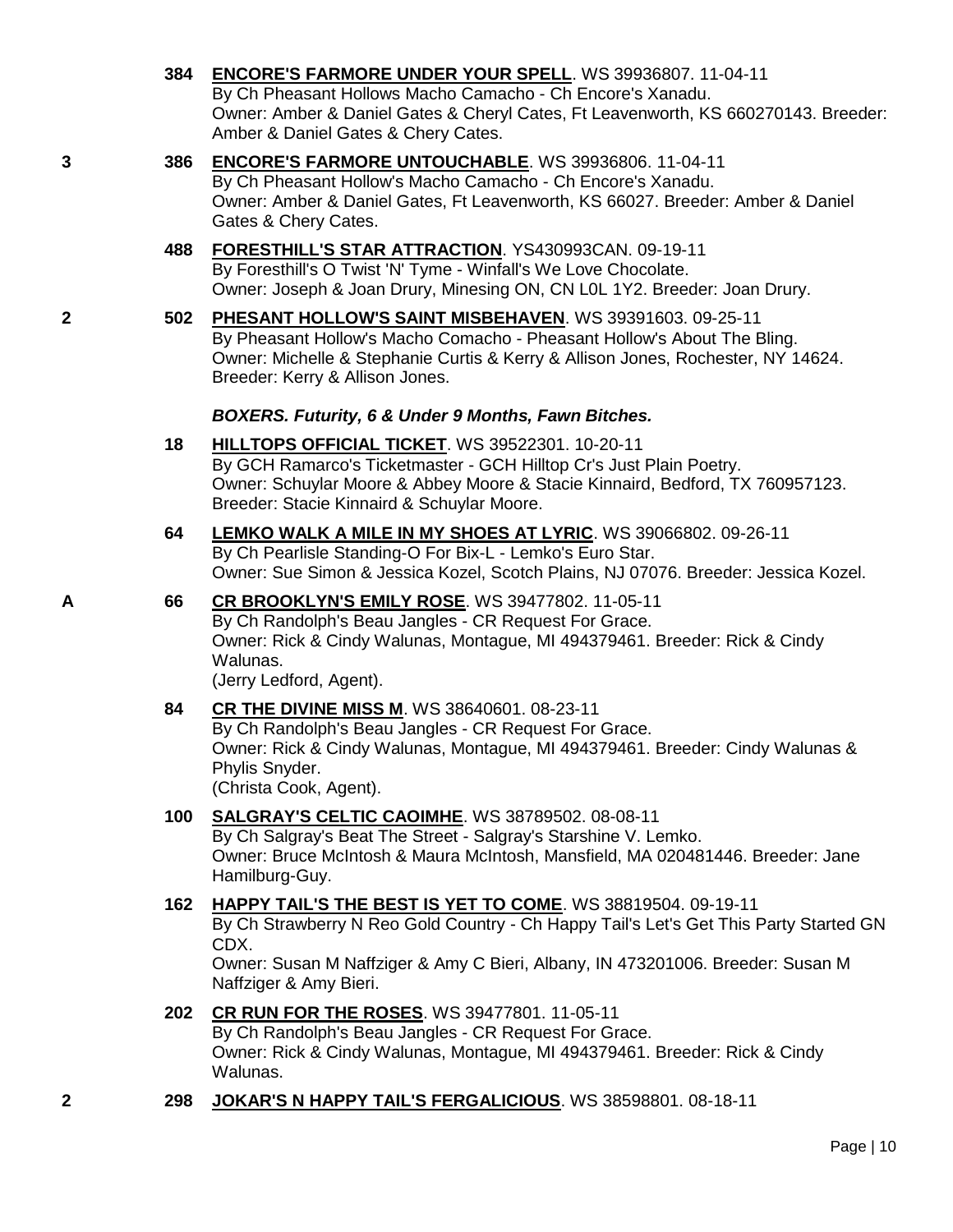By GCH Barbiloc's Dart Image At Happy Tails RA NA NAJ - GCH Jokar's Blonde Ambition's Of Happy Tails. Owner: Amy Bieri & Marci Bell, Island Lake, IL 60042. Breeder: Carrie Cole & Amy Bieri.

- **4 312 [LEMKO AND SALGRAY'S MILESTONE](http://www.infodog.com/files/bdogrsl1.prg;makc=WS%2039066805;mdog=Lemko_And_Salgray_s_Milestone;wins=all)**. WS 39066805. 09-26-11 By Ch Pearlisle Standing-O For Bix-L - Lemko's Euro Star. Owner: Jessica Kozel & Jane Hamilburg-Guy, Wrentham, MA 020931643. Breeder: Jessica Kozel. **328 [BULLOCK'S KISS OF BETRAYAL](http://www.infodog.com/files/bdogrsl1.prg;makc=WS%2038584502;mdog=Bullock_s_Kiss_Of_Betrayal;wins=all)**. WS 38584502. 09-03-11 By Ch Bullock's Elisha - Ch Bullock's Jazeel. Owner: Charles G Bullock, Petal, MS 394654159. Breeder: Charles G Bullock. (Lori McClain, Agent). **340 [HI-TECH'S RUBY SLIPPERS](http://www.infodog.com/files/bdogrsl1.prg;makc=WS%2038998102;mdog=Hi-Tech_s_Ruby_Slippers;wins=all)**. WS 38998102. 08-25-11 By Ch Hi-Tech's Arbitrage - Ch Hi-Tech's Stella Starligh Of Tierradentro. Owner: Dr & Mrs William Truesdale & Kimberly Calvacca, Seekonk, MA 02771. Breeder: Dr & Mrs William TruesdaleKimberly Calvacca. (Kimberly A Pastella-Calvacca, Agent). **1 342 [MEL-O-D'S THE HEAVEN'S DECLARE HIS GLORY](http://www.infodog.com/files/bdogrsl1.prg;makc=WS%2038840605;mdog=Mel-o-D_s_The_Heaven_s_Declare_His_Glory;wins=all)**. WS 38840605. 09-10-11 By Ch Bentbrook's Texas Trooper - Ch Mel-o-D's Right As Rain. Owner: Melody Clementz & Jennifer Gruneberg, Philadelphia, PA 19148. Breeder: Melody Clementz. (Kimberly Pastella-Calvacca, Agent). **352 [MEL-O-D'S ISN'T SHE LOVELY](http://www.infodog.com/files/bdogrsl1.prg;makc=WS%2038840601;mdog=Mel-o-D_s_Isn_t_She_Lovely;wins=all)**. WS 38840601. 09-10-11 By Ch Bentbrook's Texas Trooper - Ch Mel-o-D's Right As Rain. Owner: Melody Clementz, Prophetstown, IL 61277. Breeder: Melody Clementz. (Tessie Savage, Agent). **3 354 [MEL-O-D'S WIND BENEATH MY WINGS](http://www.infodog.com/files/bdogrsl1.prg;makc=WS%2038840603;mdog=Mel-o-D_s_Wind_Beneath_My_Wings;wins=all)**. WS 38840603. 09-10-11 By Ch Bentbrook's Texas Trooper - Ch Mel-o-D's Right As Rain. Owner: Melody Clementz, Prophetstown, IL 61277. Breeder: Melody Clementz. (Tessie Savage, Agent).
	- **410 [WINFALL'S FASHION AND STYLE](http://www.infodog.com/files/bdogrsl1.prg;makc=YU439251CAN;mdog=Winfall_s_Fashion_And_Style;wins=all)**. YU439251CAN. 10-02-11 By Ch Winfall's I've Got What It Takes - Winfall's Allin Style And Dreams. Owner: Tina Porter, Minesing ON, CN L0L 1V2. Breeder: Tina Porter.
	- **442 [BULLOCK'S LEAH OF MARBURL](http://www.infodog.com/files/bdogrsl1.prg;makc=WS%2038569202;mdog=Bullock_s_Leah_Of_Marburl;wins=all)**. WS 38569202. 08-28-11 By Ch Marburl's Hidalgo - Bravo's Come Dance With Me. Owner: Mary Frances Burleson, Sachse, TX 750483931. Breeder: Charles Bullock. (Lori McClain, Agent).
	- **512 [PINNACLES SB CRESCENT CITY BREEZE MMS](http://www.infodog.com/files/bdogrsl1.prg;makc=WS%2039076803;mdog=Pinnacles_Sb_Crescent_City_Breeze_Mms;wins=all)**. WS 39076803. 09-24-11 By Ch Illyrian's Trilogy - Storybook Fantasia. Owner: Debbie Schlesinger & Julie Lawrence & Michael Shepherd, Little Rock, AR 722234290. Breeder: Owners. (Michael Shepherd, Agent).
	- **514 [PINNACLE'S SB STUNNING LIKE MY DADDY MMS](http://www.infodog.com/files/bdogrsl1.prg;makc=WS%2039076802;mdog=Pinnacle_s_Sb_Stunning_Like_My_Daddy_Mms;wins=all)**. WS 39076802. 09-24-11 By Ch Illyrian's Trilogy - Storybook Fantasia. Owner: Julie Lawrence & Deb Schlesinger Myrene Cox, Little Rock, AR 722122764. Breeder: Debbie Schlesinger & Julie Lawrence Michael Shepherd. (Michael Shepherd, Agent).
	- **516 [PINNACLES INIT TO WINIT](http://www.infodog.com/files/bdogrsl1.prg;makc=WS%2039076805;mdog=Pinnacles_Init_To_Winit;wins=all)**. WS 39076805. 09-24-11 By Ch Illyrian's Trilogy - Storybook Fantasia.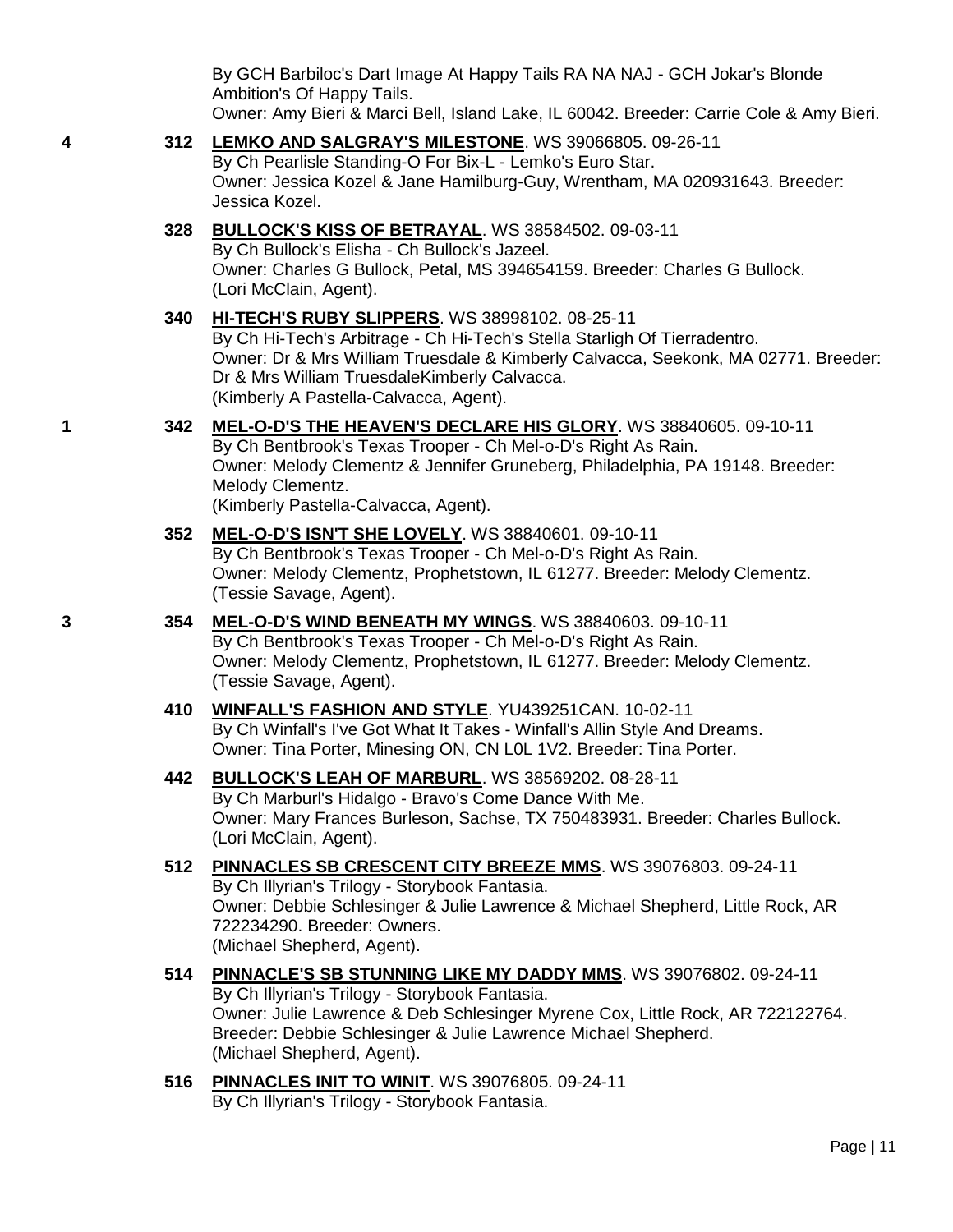Owner: Carlena & Ken Pulliam & Michael Shepherd, Little Rock, AR 72223. Breeder: De Schlesinger & Julie Lawrence & Michael Shepherd. (Michael Shepherd, Agent).

**A 518 [PINNACLE'S SB I GOT IT FROM MY MOMMA MMS](http://www.infodog.com/files/bdogrsl1.prg;makc=WS%2039076801;mdog=Pinnacle_s_Sb_I_Got_It_From_My_Momma_Mms;wins=all)**. WS 39076801. 09-24-11 By Ch Illyrian's Trilogy - Storybook Fantasia. Owner: Debbie Schlesinger & Julie Lawerence & Michael Shepherd, Little Rock, AR

722234290. Breeder: Owners.

### *BOXERS. Futurity, 9 & Under 12 Months, Brindle Bitches.*

### **16 [SHADIGEE'S SHUT UP 'N KISS ME](http://www.infodog.com/files/bdogrsl1.prg;makc=WS%2038518104;mdog=Shadigee_s_Shut_Up__N_Kiss_Me;wins=all)**. WS 38518104. 06-29-11 By Ch Storybook Page After Page - Ch Shadigee's Lady Luck. Owner: Tara Burt & Ed Wadman & Lee J Nowak & Mary Jane Nowak, Rusagonis NB, CN E3B 7X6. Breeder: Lee J Nowak & Mary Jane Nowak.

- **1/BPF/GFW 26 [JESTIC N TOPRANK'S BRITISH STERLING](http://www.infodog.com/files/bdogrsl1.prg;makc=WS%2037718202;mdog=Jestic_N_Toprank_s_British_Sterling;wins=all)**. WS 37718202. 06-01-11 By Ch Faerdorn Dust Buster - Ch Jestic's After The Storm. Owner: Shelly Dueck, Abbotsford BC, CN V3G 1W6. Breeder: Sally Keller & Danielle L Keller.
	- **46 [PHEASANT HOLLOWS NOT TONIGHT HONEY](http://www.infodog.com/files/bdogrsl1.prg;makc=WS%2038474906;mdog=Pheasant_Hollows_Not_Tonight_Honey;wins=all)**. WS 38474906. 07-20-11 By Ch Pheasant Hollows Asurebet - Ch Pheasant Hollow's Hot Dam Here I Am. Owner: Fiona C McIntosh & Kerry Jones, Newington, CT 061112567. Breeder: Kerry Jones & Robert Detoro & Allison Jones & Patricia Detoro. (Allison Jones, Agent).
	- **102 [COUNTRYSIDES SECRET EMBRACE](http://www.infodog.com/files/bdogrsl1.prg;makc=WS%2038144303;mdog=Countrysides_Secret_Embrace;wins=all)**. WS 38144303. 08-04-11 By Countryside's Black Mamba - Ch Cr's Belle Of The Ball. Owner: Tashiba D Ebersole, Jackson, MI 492018331. Breeder: Tashiba Ebersole & Cindy R Walunas. (Jerry Ledford, Agent).
	- **130 [LEGACY'S GRAND DUCHESS](http://www.infodog.com/files/bdogrsl1.prg;makc=WS%2038207403;mdog=Legacy_s_Grand_Duchess;wins=all)**. WS 38207403. 07-16-11 By Ch Fanfare'N Legacy's Anything Goes - Ch Sergio's Duchess Of Legacy. Owner: Jessica Craig DVM & Don & Ginny Nicholson, Bel Air, MD 21014. Breeder: Ginny Nicholson.

(Debbie Struff, Agent).

### **2 142 [PHEASANT HOLLOW'S KEYS TO MY CAR-MA](http://www.infodog.com/files/bdogrsl1.prg;makc=WS%2038164701;mdog=Pheasant_Hollow_s_Keys_To_My_Car-Ma;wins=all)**. WS 38164701. 06-02-11

By Ch Pheasant Hollow's Cryponite - Ch Pheasant Hollow's Party Like A Rock Star. Owner: Kerry Jones & Allison Jones, Wallkill, NY 12589. Breeder: Kerry Jones & Allison Jones.

- **190 [JESTIC'S TEMPEST IN A TEAPOT](http://www.infodog.com/files/bdogrsl1.prg;makc=WS%2037718201;mdog=Jestic_s_Tempest_In_A_Teapot;wins=all)**. WS 37718201. 06-01-11 By Ch Faerdorn Dust Buster - Ch Jestic's After The Storm. Owner: Danielle & Sally Keller, Yacolt, WA 986750499. Breeder: Sally & Danielle Keller.
- **4 224 [STREAMLINE'S SWEET TEMPTATION](http://www.infodog.com/files/bdogrsl1.prg;makc=WS%2038483003;mdog=Streamline_s_Sweet_Temptation;wins=all)**. WS 38483003. 07-23-11 By Ch Ensign's Justified - Dream Team's Storm Edition. Owner: Mack Young & Joleena Young, Sullivan, IL 619516386. Breeder: Mack Young & Joleena Young. (Christa Cook, Agent).

### **274 [KT'S CREME DE CACAO](http://www.infodog.com/files/bdogrsl1.prg;makc=WS%2037973401;mdog=KT_s_Creme_De_Cacao;wins=all)**. WS 37973401. 07-12-11

By Korbel's Totally Exposed - GCH Foxen's Sassy Little Lady. Owner: Sue Driscoll & Lynn Schaefer, Belvidere, IL 610087010. Breeder: Sue Driscoll & Janet Kraus & Lynn Schaefer. (Tessie Savage, Agent).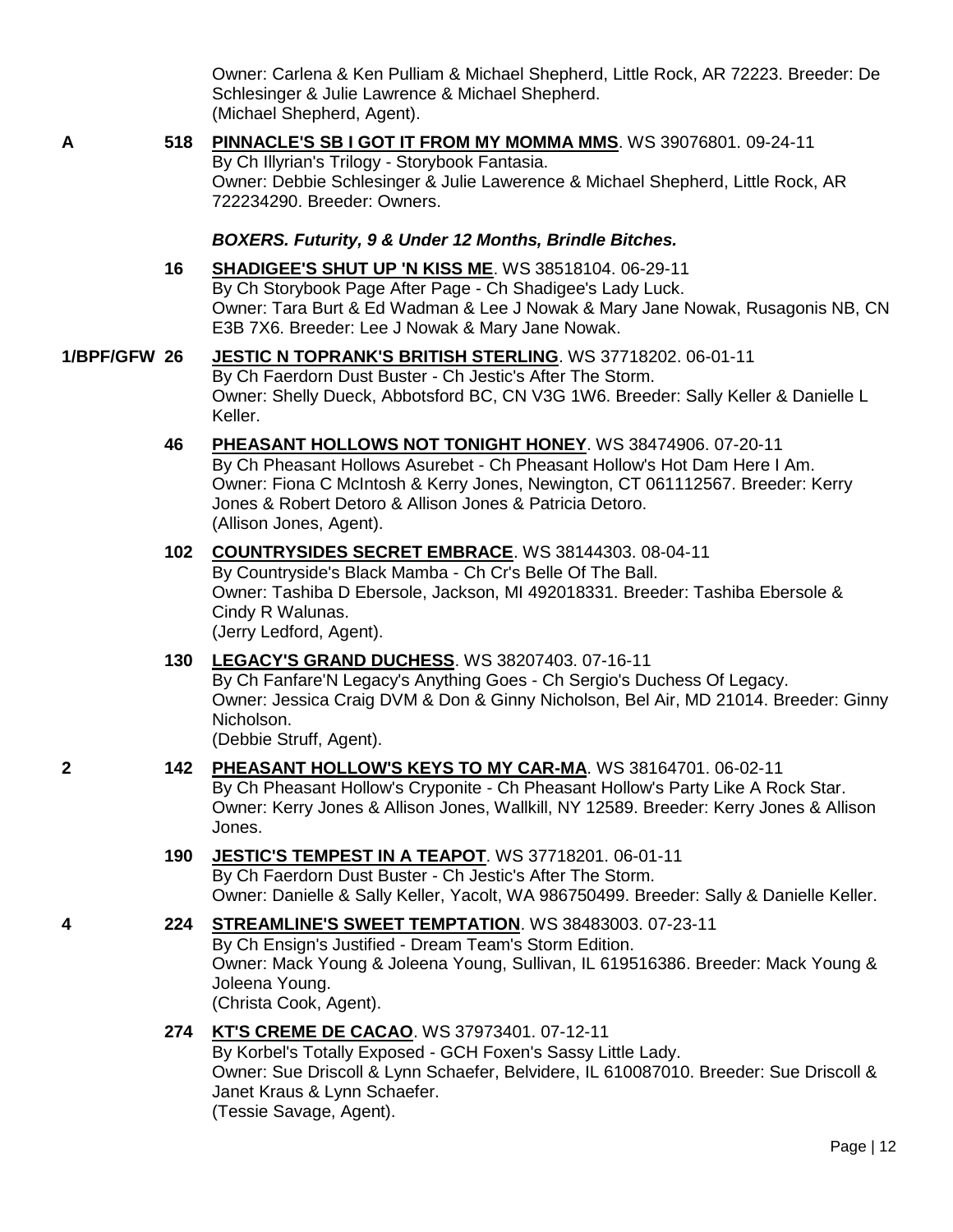**296 [FULLCIRCLE'S COUNTRYSIDE WEB OF INTRIGUE](http://www.infodog.com/files/bdogrsl1.prg;makc=WS%2038144305;mdog=Fullcircle_s_Countryside_Web_Of_Intrigue;wins=all)**. WS 38144305. 08-04-11 By Countryside's Black Mamba - CR's Belle Of The Ball. Owner: Rick Luckenbacher & Connie Thompson & Mary Lou Bumpus, Roseville, MI 48066. Breeder: Tashiba Eversole & Cindy Walunas. (Jerry Ledford, Agent).

### **3 404 [RENNO'S KEEPS ON ROCKIN'](http://www.infodog.com/files/bdogrsl1.prg;makc=WS%2038245902;mdog=Renno_s_Keeps_On_Rockin_;wins=all)**. WS 38245902. 05-13-11

By Ch Boxrmor N Renno Here's Johnny - Ch Renno's Precious Gem. Owner: Hannelore Renno, Mira Loma, CA 917520003. Breeder: Hannelore Renno. (Gary Steele, Agent).

## **432 [GO&DO'S LADY LIBERTY](http://www.infodog.com/files/bdogrsl1.prg;makc=WS%2037616802;mdog=Go&Do_s_Lady_Liberty;wins=all)**. WS 37616802. 05-27-11

By Ch Cachet's Thief In The Night - Ch Go&DO Special Delivery. Owner: Gaspar Otero & Donna Otero, Mint Hill, NC 28227. Breeder: Gaspar Otero. (Vicki East, Agent).

## **438 [PARAMOUNT'S AGENT 99](http://www.infodog.com/files/bdogrsl1.prg;makc=WS%2037742002;mdog=Paramount_s_Agent_99;wins=all)**. WS 37742002. 05-24-11

By Ch Illyrian's Trifecta At Maxl - Sapphires Black Gold. Owner: Rockie Budwill & Megan Starner, Omaha, NE 681522316. Breeder: Megan Starner & Shelly Williams.

**440 [PHEASANT HOLLOWS BET YER SWEET BOOTIE](http://www.infodog.com/files/bdogrsl1.prg;makc=WS%2038474903;mdog=Pheasant_Hollows_Bet_Yer_Sweet_Bootie;wins=all)**. WS 38474903. 07-20-11 By Ch Pheasant Hollows Asurebet - Ch Pheasant Hollow's Hot Dam Here I Am. Owner: Julie Thate & Kerry Jones & Allison Jones, Fairmont, MN 56031. Breeder: Kerry Jones & Robert Detoro & Allison Jones & Patricia Detoro.

### **510 [CHERKEI'S SPARKLE PLENTY](http://www.infodog.com/files/bdogrsl1.prg;makc=WS%2040283401;mdog=Cherkei_s_Sparkle_Plenty;wins=all)**. WS 40283401. 07-05-11 By Ch Summer's Blackjack Of Shadigee - Reannon Cherkei Just Press Play. Owner: Cheryl & Keith Robbins & Marjorie Ross, Newnan, GA 302635038. Breeder: Cheryl & Keith Robbins & Marjorie Ross. (Michael Shepherd, Agent).

### *BOXERS. Futurity, 9 & Under 12 Months, Fawn Bitches.*

- **44 [COUNTERPUNCH'S LUCID DREAM](http://www.infodog.com/files/bdogrsl1.prg;makc=WS%2039745201;mdog=Counterpunch_s_Lucid_Dream;wins=all)**. WS 39745201. 07-17-11 By Ch Adellin's Simply Nantess - Counterpunch Taylor Made. Owner: Beverley Pope & Mike Miles & Darlene Vickers, Carberry MB, CN R0K 0H0. Breeder: Beverley Pope & Mike S Miles & Darlene Vickers.
- **4 50 [MINSTREL'S MY WAY OR THE HIGHWAY](http://www.infodog.com/files/bdogrsl1.prg;makc=WS%2037875702;mdog=Minstrel_s_My_Way_Or_The_Highway;wins=all)**. WS 37875702. 06-16-11 By GCH Pheasant Hollow's All Time High - Brandiwine Chances Are Awfully Good. Owner: Katherine S Nevius, Easton, MD 216014510. Breeder: Roberta Smith & Katherine Nevius.

## **110 [KARONS SIMPLY ADORABLE](http://www.infodog.com/files/bdogrsl1.prg;makc=WS%2037847103;mdog=KaRons_Simply_Adorable;wins=all)**. WS 37847103. 06-02-11

By Ch Adellins Simply Nantess - Katandys Caprice Of KaRon. Owner: Ron Jaeb & Kathy Jaeb, Maple Grove, MN 55369. Breeder: Ron & Kathy Jaeb. (Tessie Savage, Agent).

# **122 [COUNTERPUNCH N DARVICK DREAMON](http://www.infodog.com/files/bdogrsl1.prg;makc=WS%2039745202;mdog=Counterpunch_N_Darvick_Dreamon;wins=all)**. WS 39745202. 07-17-11

By Ch Adellin's Simply Nantess - Counterpunch Taylor Made. Owner: Darlene Vickers & Beverly Pope & Mike Miles, Jena, LA 713420542. Breeder: Beverley Pope & Mike S Miles & Darlene Vickers. (Terri Galle, Agent).

## **128 [LEGACY'S SEIZE THE DAY](http://www.infodog.com/files/bdogrsl1.prg;makc=WS%2038207404;mdog=Legacy_s_Seize_The_Day;wins=all)**. WS 38207404. 07-16-11

By Ch Fanfare 'N Legacy's Anything Goes - Ch Sergio's Duchess Of Legacy. Owner: Dr Jessica Craig DVM & Ginny Nicholson, Bel Air, MD 21014. Breeder: Ginny Nicholson.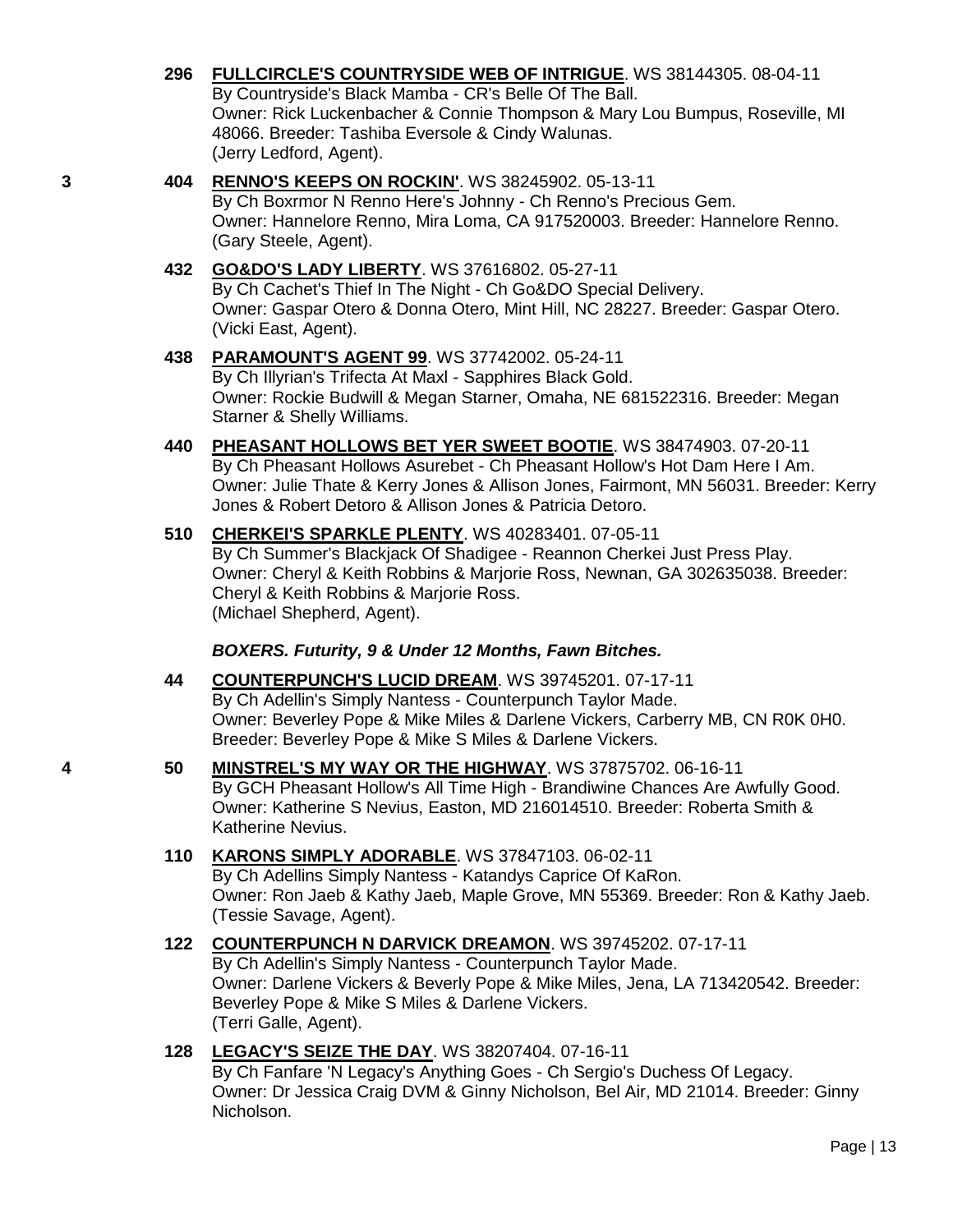(Debbie Struff, Agent).

**136 [SHILOH'S OCEANS MIST AT MARINA](http://www.infodog.com/files/bdogrsl1.prg;makc=WS%2037568704;mdog=Shiloh_s_Oceans_Mist_At_Marina;wins=all)**. WS 37568704. 05-18-11 By Ch Raklyns The Bronx MVP At Third - Ch Shilohs Tequilla Sunrise At JJN's. Owner: Dawn & Bill Hoever, Jackson, NJ 085273417. Breeder: Cynthia DeAnicis & Jo Lacagnina.

(Debbie Struff, Agent).

- **138 [SHILOS DREAMBOAT ANNIE AT RAKLYN](http://www.infodog.com/files/bdogrsl1.prg;makc=WS%2037568706;mdog=Shilos_Dreamboat_Annie_At_Raklyn;wins=all)**. WS 37568706. 05-18-11 By Ch Raklyns The Bronx - Ch Shilos Tequilla Sunrise At JJN'S. Owner: Cynthia DeAmicis & Debbie & Erin Struff, Lowell, MA 018542627. Breeder: Cynthia DeAmicis & Jo Lacagnina. (Debbie Struff, Agent).
- **146 [DAVIDSONS RIVER BOAT QUEEN](http://www.infodog.com/files/bdogrsl1.prg;makc=WS%2037892501;mdog=Davidsons_River_Boat_Queen;wins=all)**. WS 37892501. 05-11-11 By Ch Raklyns High Stakes At Ivylane - Halcyon Sparkle V Davidson. Owner: Larelle A Clark, Davidsonville, MD 210352237. Breeder: Larelle Clark & Susan Von Rothkirch. (Debbie Struff, Agent).
- **222 [STREAMLINE'S SPICE IT UP](http://www.infodog.com/files/bdogrsl1.prg;makc=WS%2038483002;mdog=Streamline_s_Spice_It_Up;wins=all)**. WS 38483002. 07-23-11 By Ch Ensign's Justified - Dream Team's Storm Edition. Owner: Mack Young & Joleena Young, Sullivan, IL 619516386. Breeder: Mack Young & Joleena Young. (Christa Cook, Agent).
- **266 [BRANDIWINE 'N MINSTREL'S HIGHER CALLING](http://www.infodog.com/files/bdogrsl1.prg;makc=WS%2037875704;mdog=Brandiwine__N_Minstrel_s_Higher_Calling;wins=all)**. WS 37875704. 06-16-11 By GCH Pheasant Hollows All Time High - Brandiwine Chances Are Awfully Good. Owner: Roberta Smith & Tristan Smith, Brookville, PA 158251169. Breeder: Roberta L Smith & Katherine S Nevius.
- **276 [KT'S CREME DE LA CREME](http://www.infodog.com/files/bdogrsl1.prg;makc=WS%2037973407;mdog=KT_s_Creme_De_La_Creme;wins=all)**. WS 37973407. 07-12-11 By Korbel's Totally Exposed - GCH Foxen's Sassy Little Lady. Owner: Lynn Schaefer & Sue Driscoll, Stoughton, WI 535891181. Breeder: Sue Driscoll & Lynn Schaefer & Janet Kraus. (Tessie Savage, Agent).
- **1 282 [FANTOM'S POWER PLAY GOAL](http://www.infodog.com/files/bdogrsl1.prg;makc=WS%2038205804;mdog=Fantom_s_Power_Play_Goal;wins=all)**. WS 38205804. 07-22-11 By GCH Duba-Dae's Who's Your Daddy - Ch Raintree's Sweet Dreams. Owner: Jessica Wyckoff, Riverside, CA 92508. Breeder: Jessica Wyckoff & Susan Curry. (James Bettis, Agent).
	- **320 [BRANDIWINE 'N MINSTREL RAISING HIGHBROWS](http://www.infodog.com/files/bdogrsl1.prg;makc=WS%2037875705;mdog=Brandiwine__N_Minstrel_Raising_Highbrows;wins=all)**. WS 37875705. 06-16-11 By GCH Pheasant Hollows All Time High - Brandiwine Chances Are Awfully Good. Owner: Roberta Smith & Tristan Smith & Katherine Nevius, Brookville, PA 158251169. Breeder: Roberta L Smith & Katherine S Nevius.
	- **406 [HABERL'S HOT STUFF](http://www.infodog.com/files/bdogrsl1.prg;makc=WS%2038012101;mdog=Haberl_s_Hot_Stuff;wins=all)**. WS 38012101. 05-22-11 By Ch Encores Baroque - Haberl's Florida Edition. Owner: Todd Scala & Jo Ann Haberl & Pino Renzulli & B J Barnhart, Winter Park, FL 32789. Breeder: Jo Ann Haberl & B J Barnhart & Matias Dominguez & M J Alencewicz.
	- **408 [HABERL'S SIZZLIN HOT](http://www.infodog.com/files/bdogrsl1.prg;makc=WS%2038012102;mdog=Haberl_s_Sizzlin_Hot;wins=all)**. WS 38012102. 05-22-11 By Ch Encores Baroque - Haberl's Florida Edition. Owner: Todd Scala & Jo Ann Haberl & Pino Renzulli & B J Barnhart, Winter Park, FL 32789. Breeder: Jo Ann Haberl & B J Barnhart & Matias Dominguez & M J Alencewicz.
	- **426 [SAVOYE'S GOLDENISTA](http://www.infodog.com/files/bdogrsl1.prg;makc=WS%2038716205;mdog=Savoye_s_Goldenista;wins=all)**. WS 38716205. 07-05-11 By Savoye's Field Of Dreams - Quo Vadis Kiwi Maid For Savoye.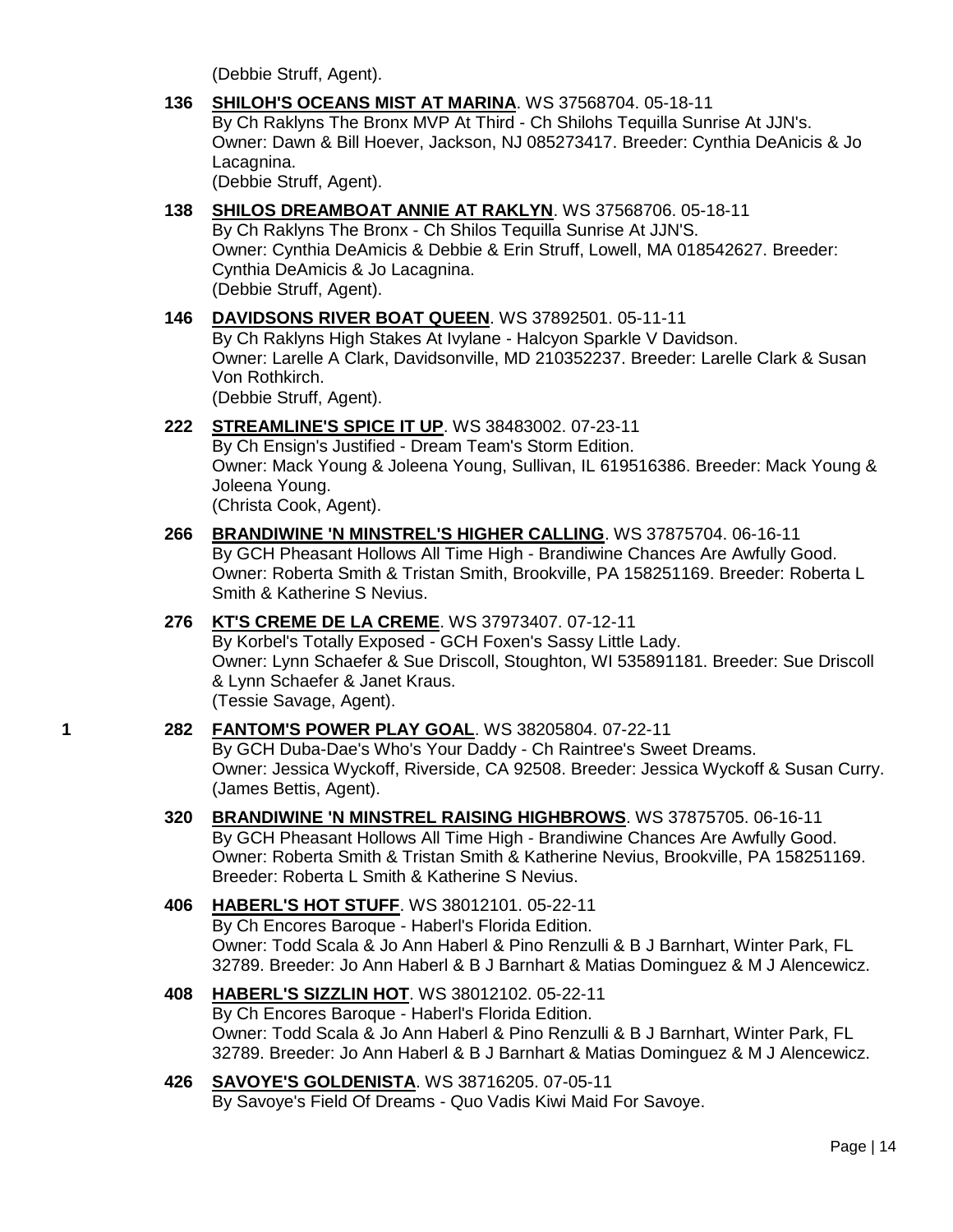Owner: Pamela Savoye & Barbara Savoye, Omaha, NE 68130. Breeder: Pamela Savoye & Barbara Savoye.

|       |     | (Sherry Canciamille, Agent).                                                                                                                                                                                                                                                                                           |
|-------|-----|------------------------------------------------------------------------------------------------------------------------------------------------------------------------------------------------------------------------------------------------------------------------------------------------------------------------|
| 3     | 446 | ILLYRIAN AND MARBURLS CHERRY ON TOP. WS 38390503. 05-23-11<br>By GCH Marburl's Chisum - Illyrian's Ready To Charm.<br>Owner: Gail Kloecker & Mary Frances Burleson & Pam Rohr, Lincoln, NE 685281935.<br>Breeder: Gail Kloecker & Pamela A Rohr.<br>(Lori McClain, Agent).                                             |
|       | 472 | <b>KMBEE N REGAL EXPERIENCE THE DIVINE. WS 38493305. 06-07-11</b><br>By Ch Breho Hot Wheels - Ch Regal's Best Kept Secret.<br>Owner: Kimberly Warren & Korinne Vanderpool, Argyle, TX 762262438. Breeder:<br>Kimberly Warren & Korinne Vanderpool.                                                                     |
|       | 486 | R AND G N' HUNTER CREEK'S MYSTICAL ATTRACTION. WS 37934303. 06-22-11<br>By GCH R And G's Mystical Dancer - GCH R And G's Dash Of Class.<br>Owner: Gayann Jones & David Rowe & Debra Rowe, Tucson, AZ 85748. Breeder: Debra<br>Rowe & Gayann Jones & David Rowe & Kathleen Nygren.<br>(Kimberlie Steele-Gamero, Agent). |
| 2     | 492 | HIGH TIDES ALEXIS AT D'NICMAR. WS 38298411. 06-18-11<br>By Ch Encore's Bismark - Lonetree's Just Another Day 'N Paradise.<br>Owner: Nicolas & Maritza Peribonio & Steve Harris, Stamford, CT 069061432. Breeder:<br>Steve E Harris.<br>(Cheryl Cates, Agent).                                                          |
|       | 504 | <b>BAR-K'S RIBBONS N ROSES.</b> WS 37732201. 05-09-11<br>By Ch Brookwood's Full Moon - Bar-K's Perfectly Bejeweled.<br>Owner: Phillip Koenig, Goshen, KY 40026. Breeder: Owner.<br>(Jody Paquette, Agent).                                                                                                             |
|       |     | BOXERS. Futurity, 12 & Under 15 Months, Brindle Bitches.                                                                                                                                                                                                                                                               |
| 2     | 78  | GALAROC N EWING'S SHOW OFF. WS 37253803. 04-05-11<br>By Ch Ewing's Maverick Of Maxl - Ch DLG Rainbow's End.<br>Owner: Mark & Janet Ewing & Michelle Rocca & Donna Galante, Greenwood, MO<br>640340350. Breeder: Michelle Rocca & Donna Galante & Lori McClain.<br>(Kimberlie Steele-Gamero, Agent).                    |
| 4     | 144 | DAMS PLANTATION SYDNIE. WS 37486201. 04-07-11<br>By Bee-Vee's Dark Secret - Victory's A Breeze For Marli.<br>Owner: Thomas & Cherron Davis, New Church, VA 234152947. Breeder: Thomas &<br>Cherron Davis & Vicki East.<br>(Tina Starr, Agent).                                                                         |
| 1/BJF | 168 | SYMPHONY'S BRAND NEW DAY. WS 36673002. 02-20-11<br>By GCH Duba-Dae's Who's Your Daddy - Ch Symphony's Summer Wind.<br>Owner: Mollie Smith & Reuben Smith & Wendy Bettis, Tonopah, AZ 853540397.<br>Breeder: Mollie Smith & Reuben Smith & Wendy Bettis.                                                                |
| 3     | 182 | <b>GARNSEY'S ENCHANTED BY SAVOY.</b> WS 37208502. 03-18-11<br>By Ch Garnsey's Savoy Sicilian Spellbinder - Ch Garnsey's October Road.<br>Owner: Clayton G Haviland IV & Wendy Mayhall, Dunnellon, FL 34433. Breeder: Clayton<br>G Haviland IV.                                                                         |
|       | 366 | BRITLYN'S STEEL MAGNOLIA. WS 37240305. 03-19-11<br>By Bee-Vee's Dark Secret - Ch Britlyn's Uptown Girl.<br>Owner: Raynetta Buchholz, Greensboro, NC 27406. Breeder: Raynetta Buchholz & Vicki                                                                                                                          |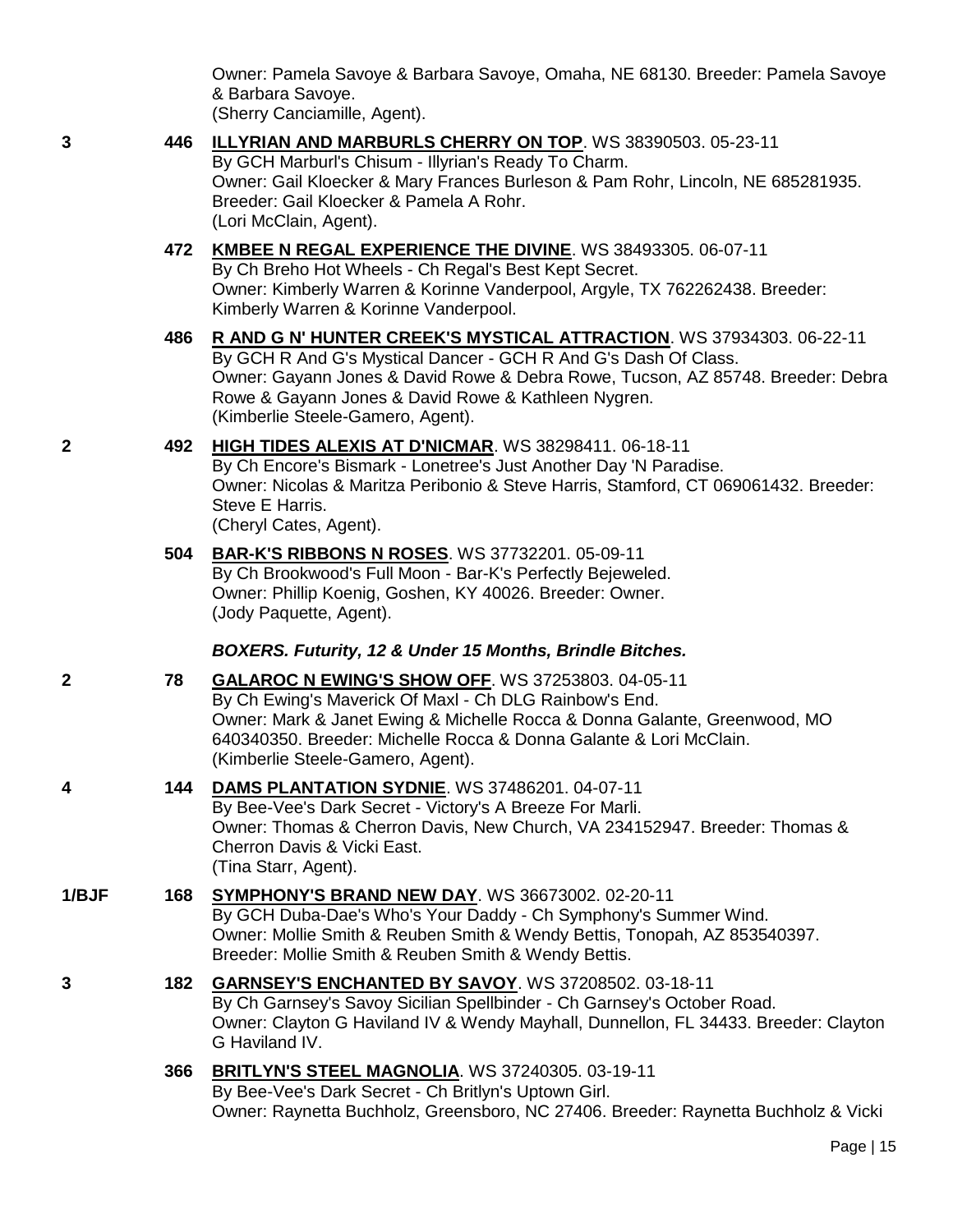East.

| A            | 452 | <b>DENEVI &amp; ECOT'S NAUGHTY CHOCOLATE KISS. WS 37184901. 02-21-11</b><br>By Ch Denevi's Dbl Chocolate Absolute - Denevi's M.I.A. Naughty Hot Toddy.<br>Owner: Enrique Trapaga & Catherine Denevi-Burris, Laredo, TX 78041. Breeder: Tracy<br>Voce & Catherine Denevi-Burris Esq.                                                 |
|--------------|-----|-------------------------------------------------------------------------------------------------------------------------------------------------------------------------------------------------------------------------------------------------------------------------------------------------------------------------------------|
| A            | 520 | PHEASANT HOLLOW'S HIGH SHINE. WS 37039801. 03-14-11<br>By Ch Pheasant Hollow's All Time High - Twin Ponds Elegance Of Pheasant Hollow.<br>Owner: Jeffrey Kovacs, Lumberton, NJ 08048. Breeder: Kerry & Allison Jones.<br>(Alison Jones, Agent).                                                                                     |
|              |     | BOXERS. Futurity, 12 & Under 15 Months, Fawn Bitches.                                                                                                                                                                                                                                                                               |
| 3            | 10  | MCCOY'S & CANCIA'S CROSS MY HEART. WS 37722401. 04-16-11<br>By Ch Silverlane's Excalibur - McCoy's I Believe In Miracles.<br>Owner: Larry McCoy & Sherry Canciamille & Brad Redrow & Joan Kaiser, Robinson, IL<br>624542011. Breeder: Larry McCoy.                                                                                  |
| $\mathbf{2}$ | 74  | <b>GALAROC N EWING'S SHOW BIZ. WS 37253804. 04-05-11</b><br>By Ch Ewing's Maverick Of Maxl - Ch DLG Rainbow's End.<br>Owner: Mark & Janet Ewing & Michelle Rocca & Donna Galante, Greenwood, MO<br>640340350. Breeder: Michelle Rocca & Donna Galante & Lori McClain.                                                               |
| 4            | 338 | HI-TECH'S MOONLIGHT REFLECTION. WS 36992501. 03-20-11<br>By Ch Yankee's Patriot At Hi-Tech - Ch Hi-Tech's Northern Lights.<br>Owner: Tim & Gail Alix & Dr William & Zoila Truesdale & Kimberly Pastella-Calvacca,<br>Moodus, CT 064691130. Breeder: Tim & Gail Alix & Dr William & Zoila Truesdale &<br>Kimberly Pastella-Calvacca. |
|              | 364 | BRITLYN'S DIXIELAND DELIGHT. WS 37240301. 03-19-11<br>By Bee-Vee's Dark Secret - Ch Britlyn's Uptown Girl.<br>Owner: Raynetta L Buchholz, Greensboro, NC 27406. Breeder: Raynetta Buchholz &<br>Vicki East.                                                                                                                         |
| 1            | 490 | <b>EPITOME'S DESIGNER LABEL FOR BELMAR N' RANDG. WS 37672702. 05-08-11</b><br>By Ch Bentbrooks Texas Trooper - Shadoefax's Chasin' A Dream.<br>Owner: Robert & Cindy Patterson & Gayann Jones & Susan Standley, Tempe, AZ 85283.<br>Breeder: Susan Standley & Sandee Leschewski.<br>(Kimberlie Steele-Gamero, Agent).               |
|              |     | <b>BOXERS. Futurity, 15 &amp; Under 18 Months, Brindle Bitches.</b>                                                                                                                                                                                                                                                                 |
| $\mathbf{2}$ | 8   | HILLTOP N' BAVARIA'S WALKIN' THE WILD SIDE. WS 36715302. 02-04-11<br>By Ch Dusty Road's Walk The Line - GCH Hilltop Cr's Just Plain Poetry.<br>Owner: Vera Kollar & Stacie Kinnaird, Antioch, IL 600027313. Breeder: Russell Kinnaird<br>& Stacie Kinnaird.                                                                         |
| 1            |     | 132 LAZY K'S DOLCI BACI. WS 35904401. 12-07-10<br>By Ch Raklyns The Bronx MVP At Third - Ch Ensign's Amore Di Vita.<br>Owner: Sue Gubernatis & Annette Clark, Forest Hill, MD 21050. Breeder: Sue Gubernatis<br>& Annette Clark.<br>(Debbie Struff, Agent).                                                                         |
|              |     | BOXERS. Futurity, 15 & Under 18 Months, Fawn Bitches.                                                                                                                                                                                                                                                                               |
|              | 22  | <b>SUMMIT ASH BY DESIGN. WS 36401101. 12-29-10</b><br>By Ch Summit Ash Off Probation - Summit Ash Abiding Faith.<br>Owner: Patricia Boyd, West Palm Beach, FL 334187211. Breeder: Patricia B Boyd.                                                                                                                                  |